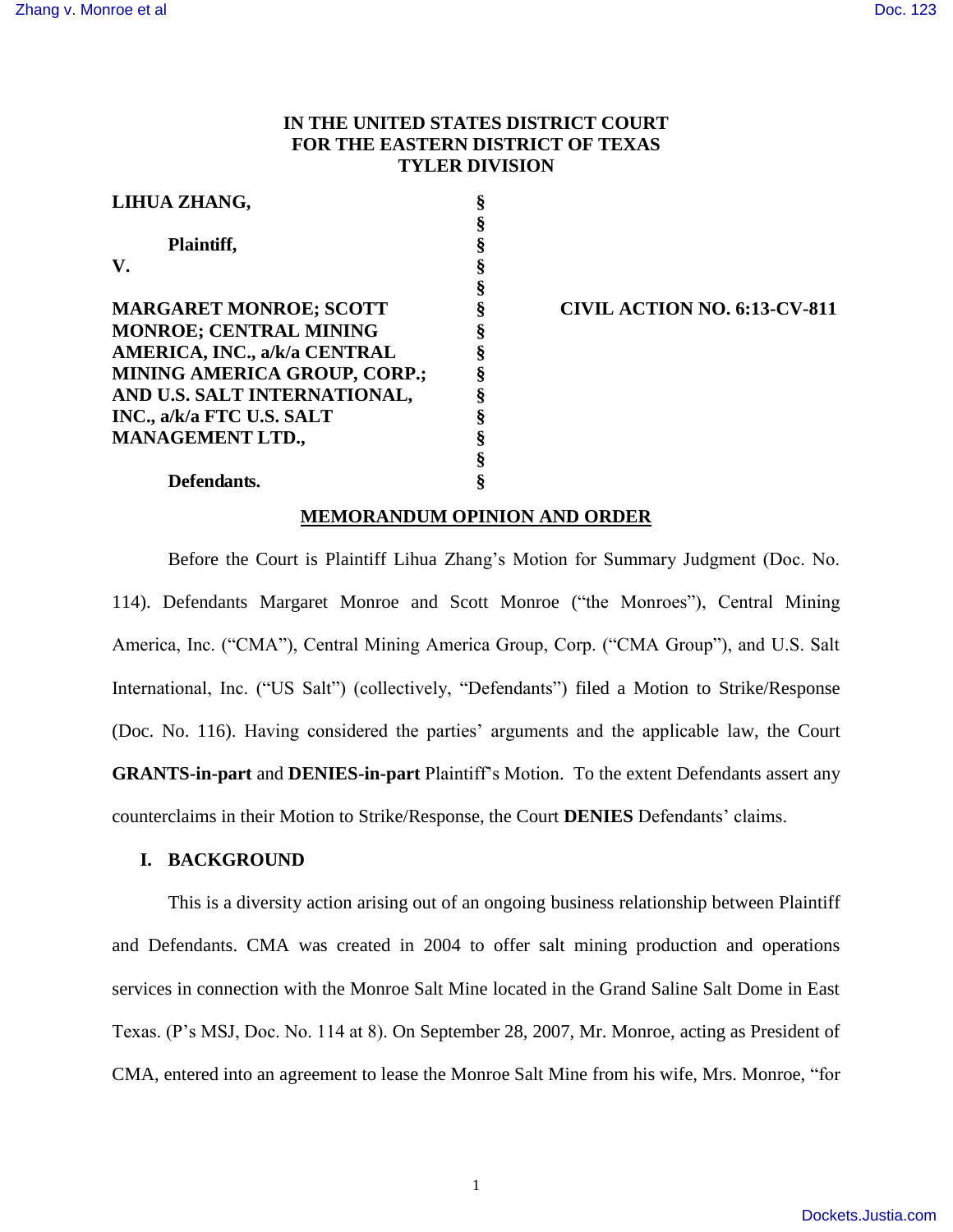the purpose of continuing the Developing, Constructing, Mining, Drilling, Producing, Operating, Transporting, Selling, and Exporting, of that salt minerals that are mined and Produced from underground." (Land and Salt Mineral Lease Agreement, Ex. 9, Doc. No. 114).

Ms. Zhang was first introduced to the Monroes and CMA through her husband who is involved with the mining services industry in China. (Unsworn Dec. of Lihua Zhang, Ex. 13 at ¶ 2-3, Doc. No. 114). According to Ms. Zhang, the Monroes represented to her that they had salt mine interests in East Texas that would prove profitable to potential investors. (Id. ¶ 4). In May of 2011, Ms. Zhang met with Mrs. Monroe in Beijing, China, to discuss the possibility of investing directly into CMA. (Id. ¶ 5). In December of 2011, Ms. Zhang traveled to the United States, and stayed with the Monroes at their home in Canton, Texas. (Id. ¶ 6). During her stay, the Monroes allegedly represented to her that she would be able to invest directly into CMA and maintain a 5% stake in the company by entering into a Subscription Agreement. (Id. ¶ 6; see Subscription Agreement, Ex. 14, Doc. No. 114). Ms. Zhang was further told that CMA was on course to receive a \$45 million capital injection from Mr. Andrew Garner, an English investor, within the first six months of 2012 to jumpstart operations. (Id.  $\llbracket 6$ ).

Ms. Zhang entered into the Subscription Agreement on December 20, 2011, which in relevant part states:

I, Li Hua Zhang [omitted] hereby subscribe for and purchase (5%) five percent of the common stock from Margaret Monroe of Central Mining America, Inc. a Texas corporation. The purchase price is USD 580,000 (five hundred eighty thousand US dollars) in cash plus other consideration and works.

(Ex. 14, Doc. No. 114). On December 28, 2011, Ms. Zhang wired approximately \$80,000 to Mrs. Monroe's individual account. According to Ms. Zhang, the Defendants required \$80,000 to pay off a debt to Dynatec, a mining services company, and that until such a debt was paid, CMA would be unable to secure the funding from Mr. Garner. (Ex. 13 at  $\parallel$  6, Doc. No. 114).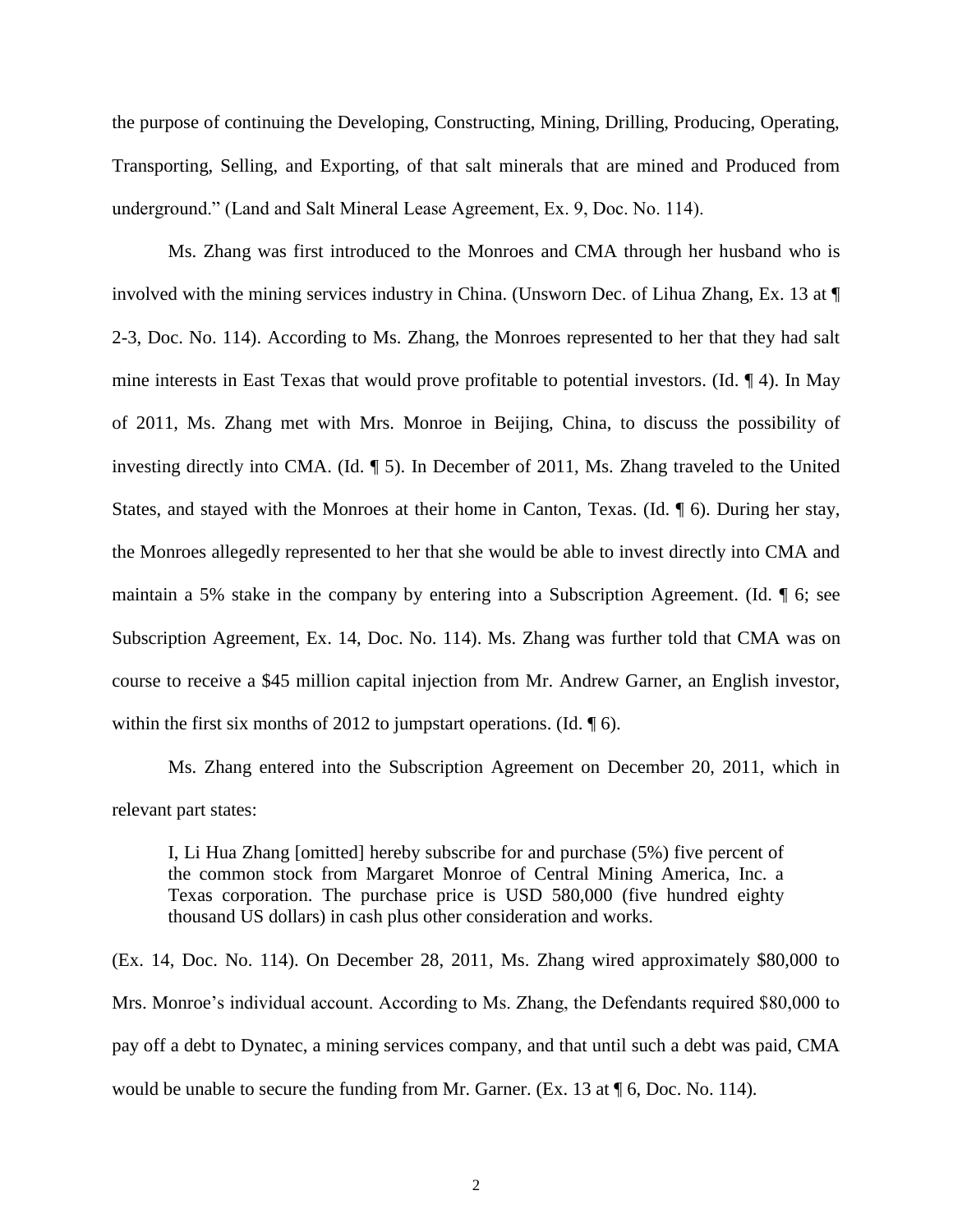On February 12, 2012, CMA's charter was forfeited for its failure to file a franchise tax return and/or pay a state franchise tax. (Ex. 7, Doc. No. 114).

In March of 2012, Ms. Zhang returned to the United States to apply for a green card under the EB-5 Immigrant Investor Program<sup>1</sup>, under the alleged representation from the Monroes that her investment in a U.S.-based enterprise would qualify her for such a program. (Id. ¶ 6, 9). On March 16, 2012, Ms. Zhang wrote a check directly payable to Mrs. Monroe for \$420,000 in fulfillment of the Subscription Agreement. (Id. ¶ 11). That same day, Mrs. Monroe acting as the CEO of CMA signed an agreement which stated:

"Li Hua Zhang [omitted] has made a payment of US\$500,000.00 (five hundred thousand US Dollars) according to the subscription agreement signed on Dec 20, 2011."

(Ex. 18, Doc. No. 114).

Ms. Zhang states that by October of 2012, it had become clear to her that there were numerous issues with the original Subscription Agreement and her investment in CMA. (Ex. 13 at ¶ 13, Doc. No. 114). Later that month, Ms. Zhang states she met with the Monroes in Beijing, who "expressed confidence that CMA would be up and running in the near future and would be able to pay me." (Id. ¶ 13). Ms. Zhang states that because of the Monroes' assurances she agreed to enter into a Convertible Notes Agreement (Ex. 18, Doc. No. 114) which converted her initial investment into a \$500,000 loan to CMA, and which the company would be required to pay over a period of three years at a 30% interest rate. (Id.  $\P$  13). Mrs. Monroe is the signatory to this agreement on behalf of CMA. (Id.).

<sup>&</sup>lt;sup>1</sup> The EB-5 Immigrant Investor Program is administered by the United States Citizenship and Immigration Services and allows foreign investors to apply for a green card if they make an investment of a statutory amount in a commercial enterprise in the United States, and the investment plans to create or preserve 10 permanent full-time jobs for qualified U.S. workers; See EB-5 Immigrant Investor Program, https://www.uscis.gov/eb-5.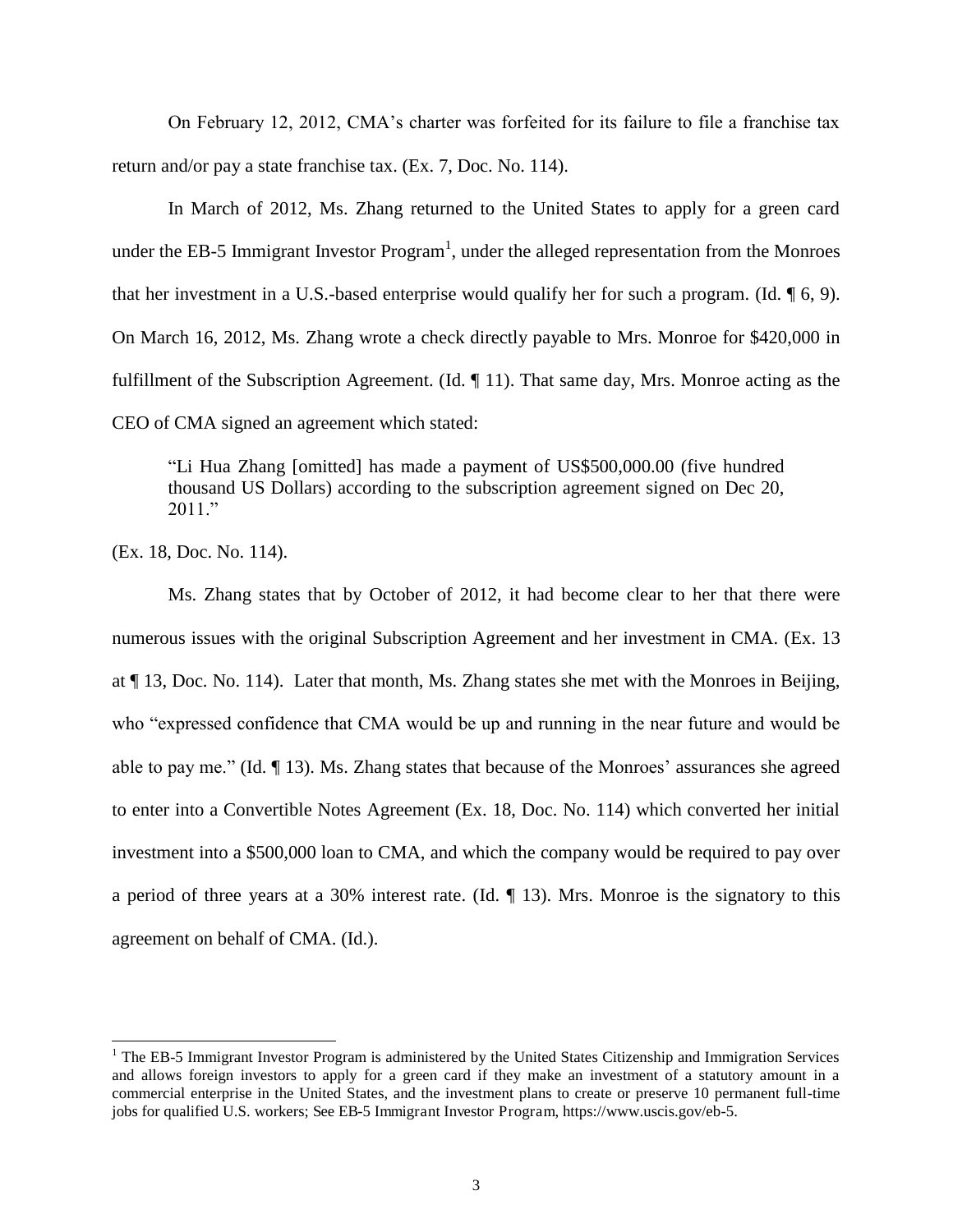On March 20, 2013, Ms. Zhang sent Mrs. Monroe a letter demanding a payment of \$650,000 (\$500,000 principal and \$150,000 interest) by March 30, 2013. (Ex. 19, Doc. No. 114). In response, CMA sent a letter to Ms. Zhang on April 9, 2013, notifying Ms. Zhang that neither CMA nor its representative issued or signed the Convertible Notes Agreement. (Ex. 20, Doc. No. 114).

On October 24, 2013, Ms. Zhang filed the instant case claiming a breach of contract, common law fraud (fraudulent misrepresentation), negligent misrepresentation, and violations of § 27.01 of the Texas Business & Commerce Code against the Defendants stemming from the Subscription Agreement and the Convertible Notes Agreement. Ms. Zhang further seeks to hold the Monroes individually liable for the acts of CMA through piercing the corporate veil and through § 171.255 of the Texas Tax Code.

#### **II. APPLICABLE LAW**

#### **A. Summary Judgment Under Rule 56**

Summary judgment is appropriate if there is no genuine issue as to any material fact, and the movant is entitled to judgment as a matter of law. FED. R. CIV. P. 56(a). The movant bears the initial burden of informing the court of the basis for its motion and identifying those portions of the record it believes demonstrate the absence of a genuine issue of material fact. Celotex Corp. v. Catrett, 477 U.S. 317, 323 (1986). Only when the moving party has discharged this initial burden does the burden shift to the non-moving party to demonstrate that there is a genuine dispute of material fact. Celotex, 477 U.S at 322.

A dispute is "genuine" if the evidence is such that a reasonable jury could return a verdict for the nonmoving party. See Anderson v. Liberty Lobby, Inc., 477 U.S. 242, 248 (1986);

4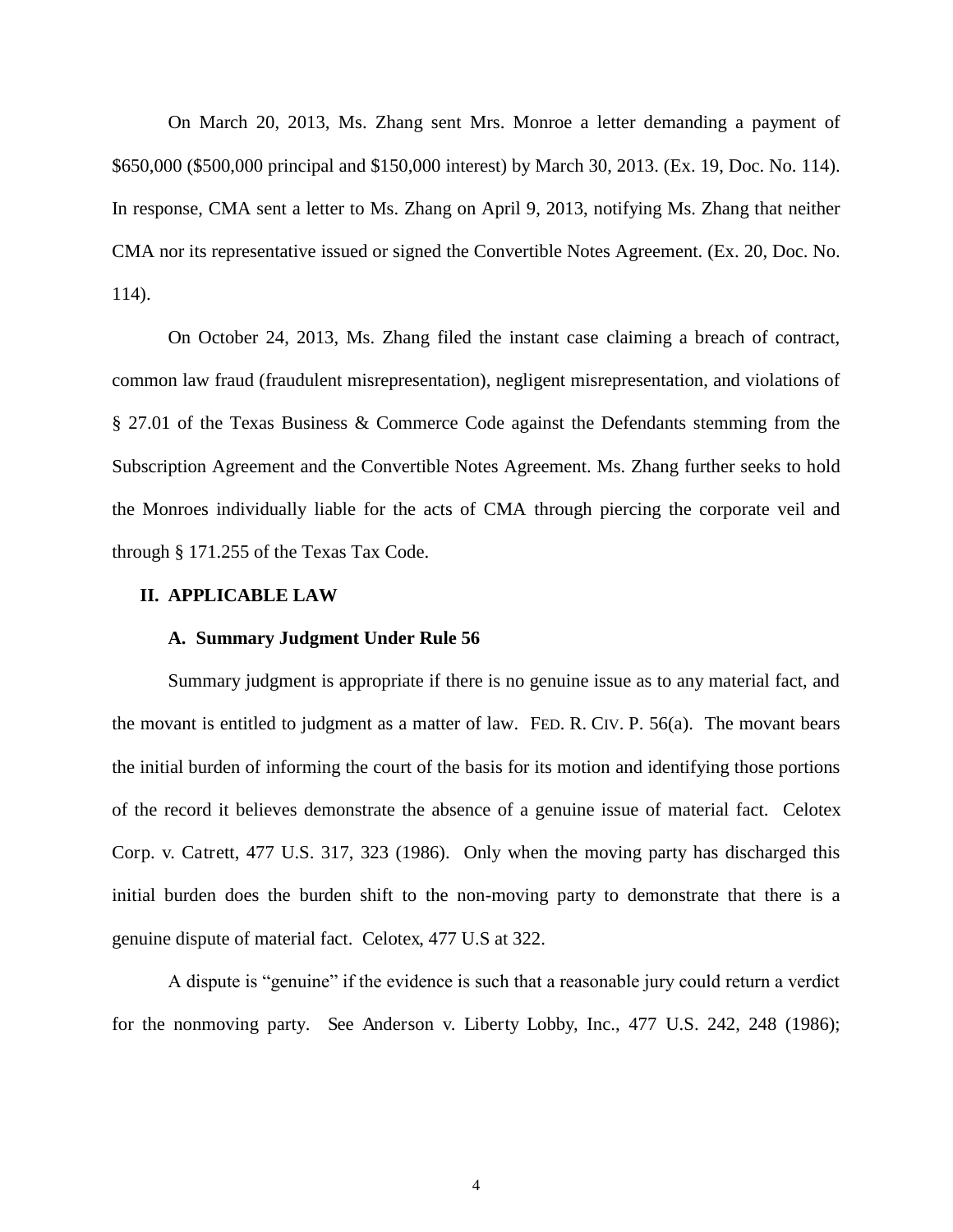Cooper Tire & Rubber Co. v. Farese, 423 F.3d 446, 454 (5th Cir. 2005). A dispute is "material" if its resolution could affect the outcome of the action. Anderson, 477 U.S. at 248.

 Once a proper motion has been made, the nonmoving parties may not rest upon mere allegations or denials in the pleadings but must present affirmative evidence, setting forth specific facts, to show the existence of a genuine issue for trial. Celotex Corp., 477 U.S. 322 n.3 (quoting Fed. R. Civ. P. 56(e)). All the evidence must be construed in the light most favorable to the nonmoving party, and the court will not weigh the evidence or evaluate its credibility. Reeves v. Sanderson Plumbing Prods., Inc., 530 U.S. 133, 150 (2000).

Furthermore, "only reasonable inferences in favor of the nonmoving party can be drawn from the evidence." Mills v. Warner-Lambert Co., 581 F.Supp.2d 772, 779 (E.D. Tex. 2008) (citing [Eastman Kodak Co. v. Image Technical Servs., Inc., 504 U.S. 451, 469 n. 14](https://1.next.westlaw.com/Link/Document/FullText?findType=Y&serNum=1992102832&pubNum=0000708&originatingDoc=I8e4d4cc3950211e2a555d241dae65084&refType=RP&originationContext=document&transitionType=DocumentItem&contextData=(sc.Search)) (1992). "If the [nonmoving party's] theory is… senseless, no reasonably jury could find in its favor, and summary judgment should be granted. Eastman, 504 U.S. at 468-69. "Unsubstantiated assertions, improbable inferences, and unsupported speculation are not sufficient to defeat a motion for summary judgment." [Brown v. City of Houston, 337 F.3d 539, 541 \(5th Cir.2003\).](https://1.next.westlaw.com/Link/Document/FullText?findType=Y&serNum=2003469315&pubNum=0000506&originatingDoc=I8e4d4cc3950211e2a555d241dae65084&refType=RP&fi=co_pp_sp_506_541&originationContext=document&transitionType=DocumentItem&contextData=(sc.Search)#co_pp_sp_506_541)

Summary judgment is mandated if the nonmovant fails to make a showing sufficient to establish the existence of an element essential to their case on which they bear the burden of proof at trial. [Nebraska v. Wyoming, 507 U.S. 584, 590](https://1.next.westlaw.com/Link/Document/FullText?findType=Y&serNum=1993088138&pubNum=0000708&originatingDoc=I8e4d4cc3950211e2a555d241dae65084&refType=RP&originationContext=document&transitionType=DocumentItem&contextData=(sc.Search)) (1993); [Celotex Corp., 477 U.S. at 322.](https://1.next.westlaw.com/Link/Document/FullText?findType=Y&serNum=1986132677&pubNum=780&originatingDoc=I8e4d4cc3950211e2a555d241dae65084&refType=RP&fi=co_pp_sp_780_322&originationContext=document&transitionType=DocumentItem&contextData=(sc.Search)#co_pp_sp_780_322) "In such a situation, there can be 'no genuine issue as to any material fact,' since a complete failure of proof concerning an essential element of the nonmoving party's case necessarily renders all other facts immaterial." [Celotex Corp., 477 U.S. at 322](https://1.next.westlaw.com/Link/Document/FullText?findType=Y&serNum=1986132677&pubNum=0000780&originatingDoc=I8e4d4cc3950211e2a555d241dae65084&refType=RP&fi=co_pp_sp_780_322&originationContext=document&transitionType=DocumentItem&contextData=(sc.Search)#co_pp_sp_780_322)–23.

Defendants are proceeding pro se in this action. "A document filed pro se is 'to be liberally construed' and a pro se complaint, however inartfully pleaded, must be held to less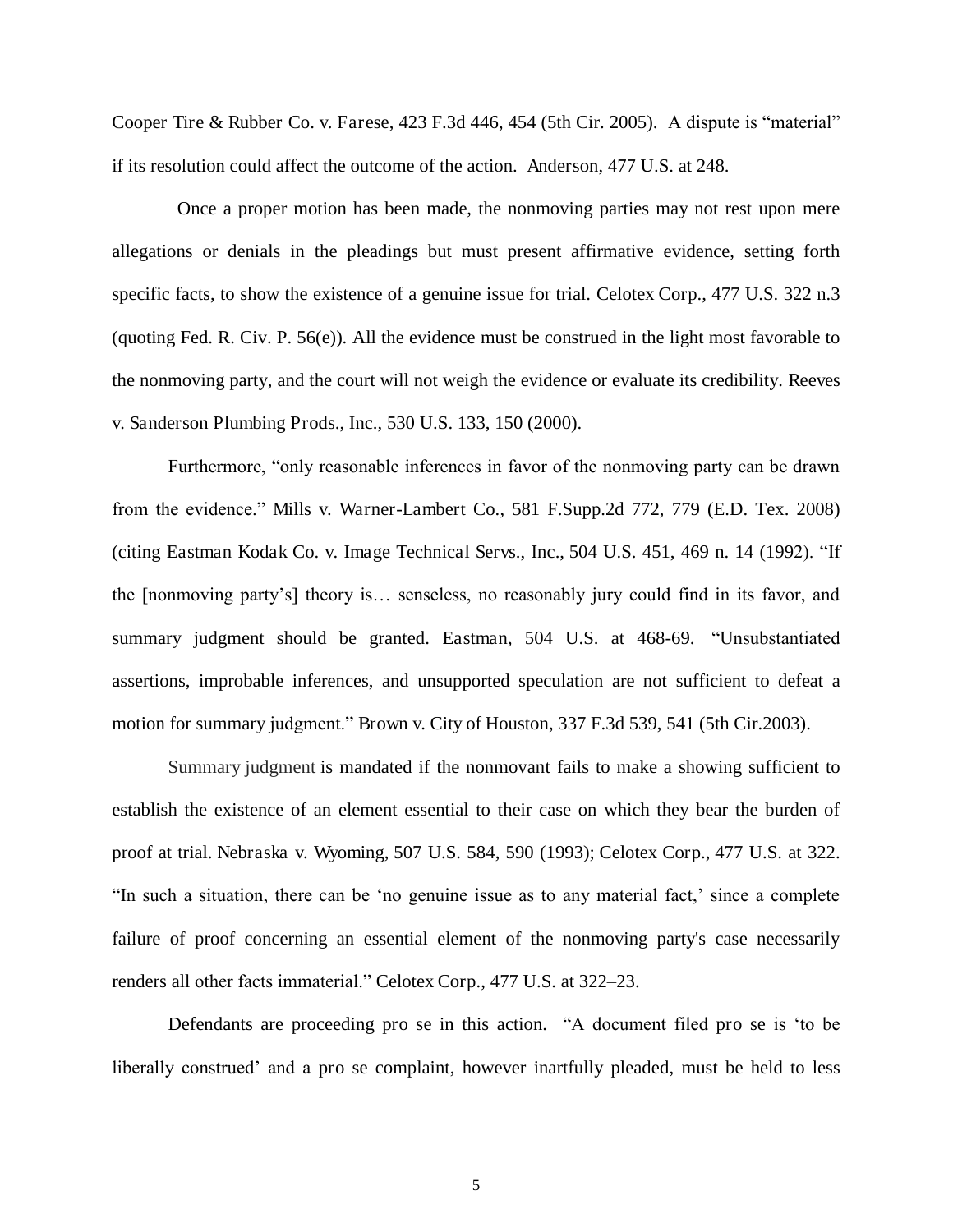stringent standards than formal pleadings drafted by lawyers." Erickson v. Pardus, 551 U.S. 89, 94 (2007) (per curiam) (citing Estelle v. Gable, 249 U.S. 97 (1976)). However, "pro se status does not exempt [a litigant] from the usual evidentiary requirements of summary judgment." See Ellis v. Principi, 246 F. App'x 867, 869 (5th Cir. Sept. 5, 2007) (per curiam) (citing Grant v. Cuellar, 59 F.3d 523, 524 (5th Cir. 1995)).

## **III. DISCUSSION**

## **A. Breach of Contract**

The first claim Ms. Zhang has brought against Defendants is a breach of contract claim for the October 30, 2012 Convertible Notes Agreement. Notably, this is the only claim which Defendants address or dispute in their response to Plaintiff's Motion.

Under Texas law, the essential elements of a breach of contract action are (1) the existence of a valid contract, (2) performance or tendered performance by the plaintiff, (3) breach of the contract by the defendant, and (4) damages sustained by the plaintiff as a result of the breach. Academy of Skills & Knowledge, Inc. v. Charter Schools, USA, Inc., 260 S.W.3d 529, 536 (Tex. App. – Tyler 2008, pet. denied).

Ms. Zhang argues that she and CMA had a valid contractual agreement pursuant to the Convertible Notes Agreement which converted her stock purchase into a loan, and that Defendants breached the contract by failing to pay over the course of the three-year period. Ms. Zhang claims monetary damages in the amount of \$500,00 plus interest on the loan.

In their response to Plaintiff's Motion, Defendants essentially assert two affirmative defenses to the enforcement of the Convertible Notes Agreement: fraud and unconscionability.

Defendants bear the burden of proof of establishing any affirmative defenses. See [Tex. R.](https://1.next.westlaw.com/Link/Document/FullText?findType=L&pubNum=1003817&cite=TXRRCPR94&originatingDoc=Iafc7b77a604b11e089b3e4fa6356f33d&refType=LQ&originationContext=document&transitionType=DocumentItem&contextData=(sc.Search))  [Civ. P. 94.](https://1.next.westlaw.com/Link/Document/FullText?findType=L&pubNum=1003817&cite=TXRRCPR94&originatingDoc=Iafc7b77a604b11e089b3e4fa6356f33d&refType=LQ&originationContext=document&transitionType=DocumentItem&contextData=(sc.Search)) If the party opposing a summary judgment relies on an affirmative defense, he must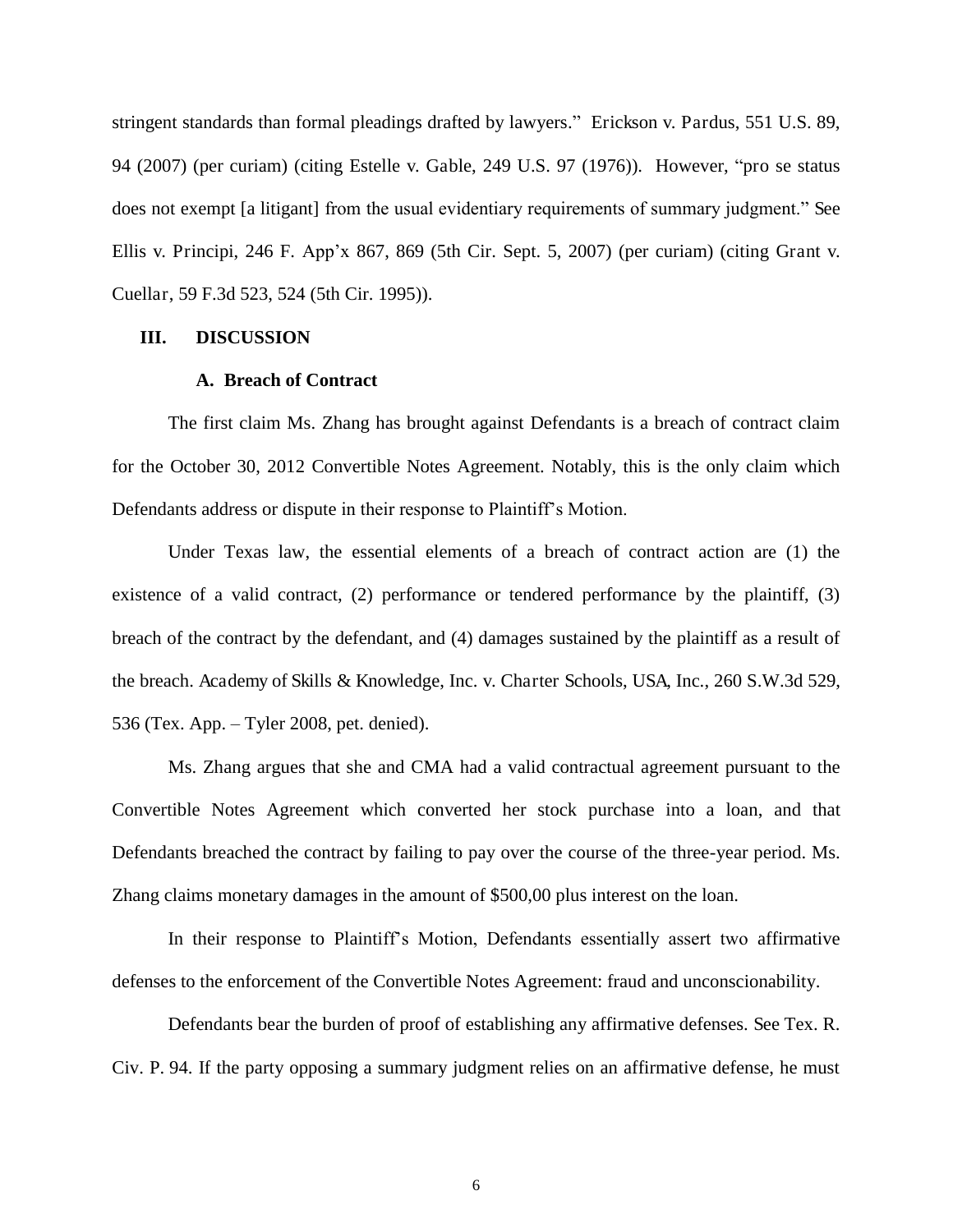come forward with summary judgment evidence sufficient to raise an issue of fact on each element of the defense to avoid summary judgment. [Brownlee v. Brownlee, 665 S.W.2d 111, 112](https://1.next.westlaw.com/Link/Document/FullText?findType=Y&serNum=1984111857&pubNum=0000713&originatingDoc=Iafc7b77a604b11e089b3e4fa6356f33d&refType=RP&fi=co_pp_sp_713_112&originationContext=document&transitionType=DocumentItem&contextData=(sc.Search)#co_pp_sp_713_112)  [\(Tex.1984\).](https://1.next.westlaw.com/Link/Document/FullText?findType=Y&serNum=1984111857&pubNum=0000713&originatingDoc=Iafc7b77a604b11e089b3e4fa6356f33d&refType=RP&fi=co_pp_sp_713_112&originationContext=document&transitionType=DocumentItem&contextData=(sc.Search)#co_pp_sp_713_112) Unless these affirmative defenses are established as a matter of law, the burden will be upon Defendants to obtain jury findings to establish the necessary elements of these defenses. Oilwell Division, U.S. Steel Corp. v. Fryer, 493 S.W.2d 487 (Tex. 1973); Texas Farmers Ins. v. Murphy, 996 S.W.2d 873, 879-80 (Tex. 1999).

Defendants maintain that the Convertible Notes Agreement was fraudulently drafted and produced by Ms. Zhang. (Defs.' Resp. at ¶ 5, Doc. No. 116). Defendants claim they never discussed, reviewed, approved, consented to or agreed to, or had seen the agreement before it was produced. (Id.  $\P$  2). Moreover, Defendants argue that the Convertible Notes Agreement was drafted in Chinese and translated into English by Ms. Zhang herself, further evidence of a fraudulent creation of the agreement. (Id. at  $\P$  5).

Second, Defendants refer to the interest rate of 30% as "unlawful," which the Court interprets as an affirmative defense of substantive unconscionability. Substantive unconscionability refers to the fairness of the resulting agreement. Lopez v. Garbage Man, Inc., No. 12-08-00384-CV, 2011 WL 125923 at \*12 (Tex. App. – Tyler 2011, no pet.). Some courts in Texas have gone so far as to suggest that an agreement must be utterly lopsided, that is, there must be no reasonable or subjective parity between the values exchanged, for a contract to be substantively unconscionable. El Paso Natural Gas Co. v. Minco Oil & Gas Co., 964 S.W.2d 54, 62 (Tex. App. – Amarillo 1997), *rev'd on other grounds*, 8 S.W.3d 309 (Tex. 1999) (citing Wade v. Austin, 524 S.W.2d 79, 85 (Tex. App. – Texarkana 1975, no writ)).

Here, Defendants fail to cite to summary judgment evidence in their response, and do not establish their affirmative defenses as a matter of law. Nor have Plaintiffs filed a reply brief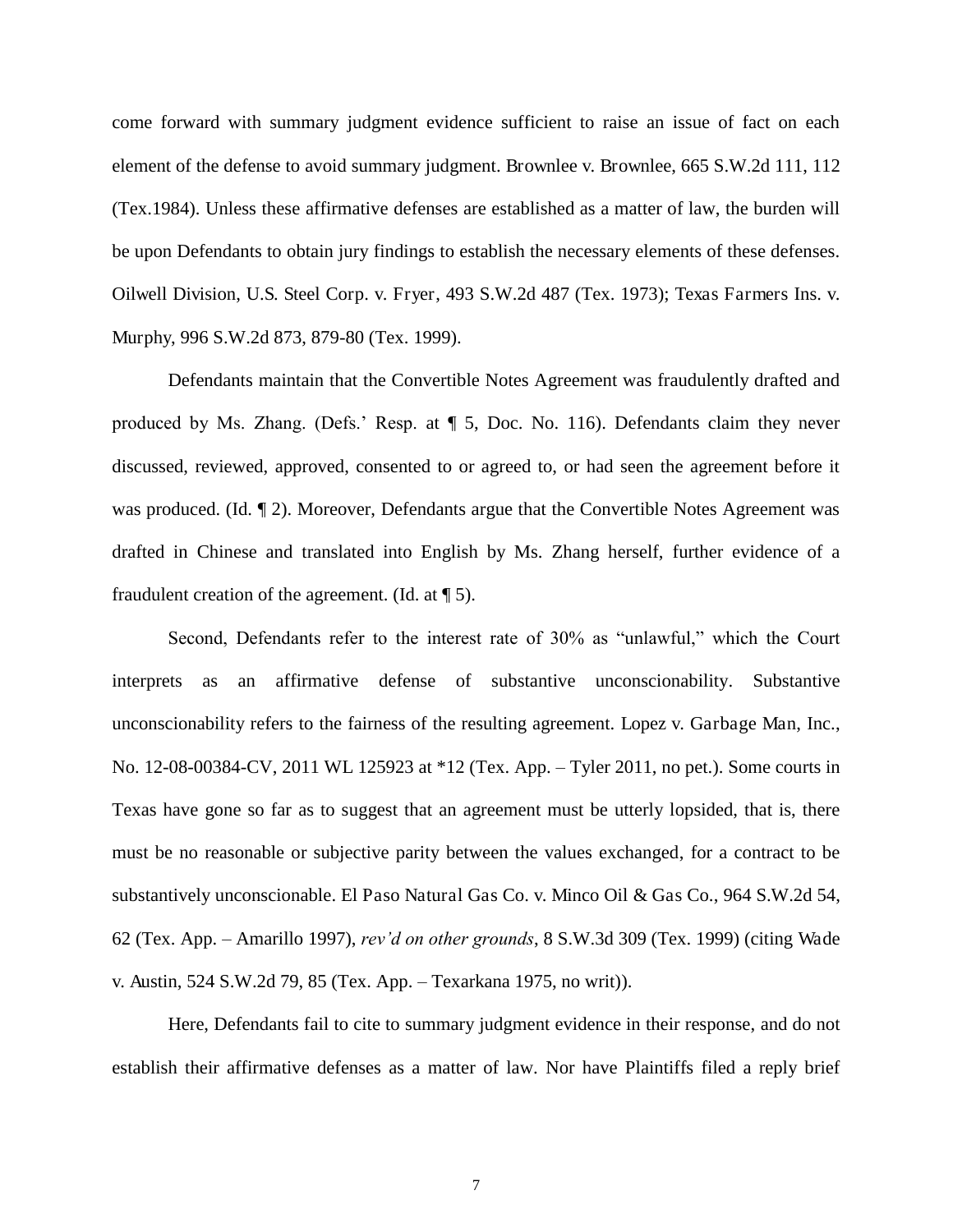rebutting Defendants' affirmative defenses. As such, the Court finds that the issue remains unresolved as to whether the Convertible Notes Agreement is a valid contract, and if it is, whether a 30% interest rate is not unconscionable. Accordingly, the Court **DENIES** Plaintiff's Motion as to her breach of contract claim. The Court cautions the Defendants that to prevail on their affirmative defenses at trial, Defendants will bear the burden of proof of obtaining jury findings that establish the necessary elements of fraud, see infra Part III.B., and of unconscionability.<sup>2</sup>

## **B. Common Law Fraud**

 $\overline{a}$ 

The Court next considers Ms. Zhang's claims of common-law fraud, i.e., fraudulent misrepresentation. In Texas, to recover for fraud, a plaintiff must establish (1) a material misrepresentation, (2) which was false, (3) and which was either known to be false when made or was asserted without knowledge of its truth, (4) which was intended to be acted upon, (5) which was relied upon, and (6) which caused injury."" Zorrilla v. Aypco Construction II, LLC, 469 S.W.3d 143, 153 (Tex. 2015) (citing *Formosa Plastics Corp. USA v. Presidio Eng'rs &*  Contractors, Inc., 960 S.W.2d 41, 47 (Tex. 1998)). In the instant case, the Court finds summary judgment proper with regard to the fraudulent misrepresentation claims against Defendants.

As to the first two elements, a representation is material if it is important to the plaintiff in making a decision – that is, if a reasonable person would attach importance to and be induced to act on the information in determining whether to make a transaction. Italian Cowboy Partners v. Prudential Ins., 341 S.W.3d 323, 337 (Tex. 2011). A false representation consists of words or other conduct that suggest to the plaintiff that a fact is true when it is not. See Custom Leasing, Inc. v. Texas Bank & Trust Co., 516 S.W.2d 138, 142 (Tex. 1974).

<sup>&</sup>lt;sup>2</sup> Defendants at this point are precluded from raising any counterclaims of usury under the Texas Finance Code against Plaintiff, and may only argue the interest rate as unconscionable for the purposes of establishing an affirmative defense to the breach of contract claim.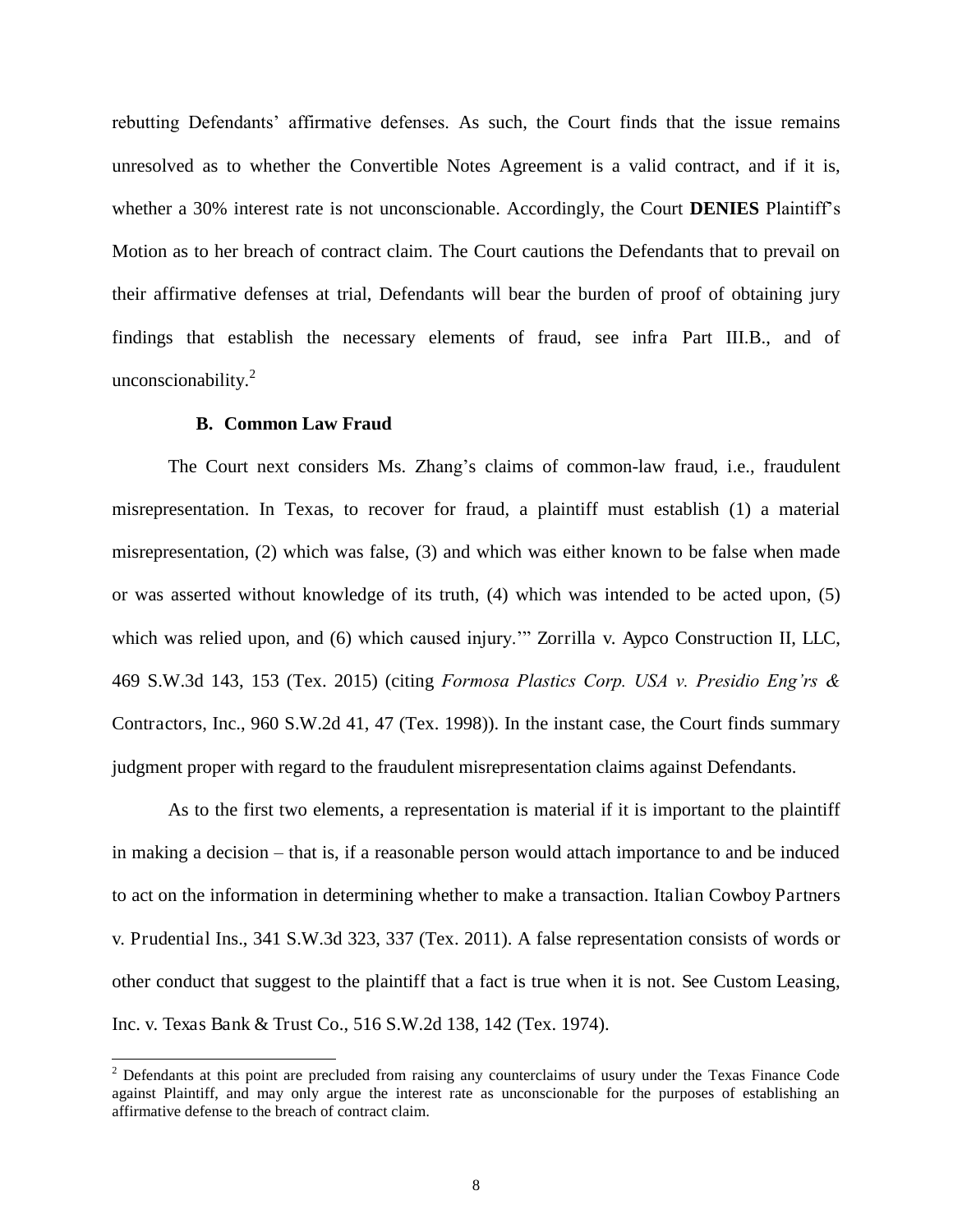Ms. Zhang asserts that Defendants made a number of material factual misrepresentations to her. First, Ms. Zhang claims that the nature of the December 20, 2011 Subscription Agreement to purchase 5% common stock from CMA was misrepresented to her. (Ex. 14, Doc. No. 114). A "subscription" is "an agreement between a subscriber and an entity, or a written offer made by a subscriber to an entity before or after the entity's formation, in which the subscriber agrees or offers to purchase a specific ownership interest in the entity." TEX. BUS. ORGS. CODE ANN. § 1.002(84) (emphasis added). While the terms and breadth of the agreement are sparse, Ms. Zhang argues that the Subscription Agreement was not what it was purported to be by the Monroes. Ms. Zhang states that she believed she was investing directly into CMA and acquiring stock issued by the corporation. (Ex. 13 ¶ 6, Doc. No. 114). It was not until October of 2012 that it became clear to Ms. Zhang that there were numerous issues with the original subscription agreement and her investment. (Id.  $\P$  13). According to Ms. Zhang, the stock was not issued by the corporate entity as a subscription, as represented to her by the Monroes, rather it was a sale of individual stock by Mrs. Monroe to Ms. Zhang.

Ms. Zhang also argues that Mrs. Monroe falsely represented to her that this investment and Subscription Agreement would permit Plaintiff to apply for an immigrant visa under the EB-5 category since she would be placing funds directly into a U.S.-based enterprise and therefore obtaining a direct interest in a viable company. (See Ex.13 at ¶ 6, Doc. No. 114).

Finally, Ms. Zhang argues that Defendants misrepresented the status of CMA as an entity legally authorized to conduct business in Texas. The record shows that at the time of accepting the \$420,000 payment in fulfillment of the Subscription Agreement, CMA had already forfeited its charter status and became inactive a month earlier. (Ex. 7, Doc. No. 114). CMA did not apply for reinstatement until April 29, 2014, over two years later, and after the filing of this suit. (Id.).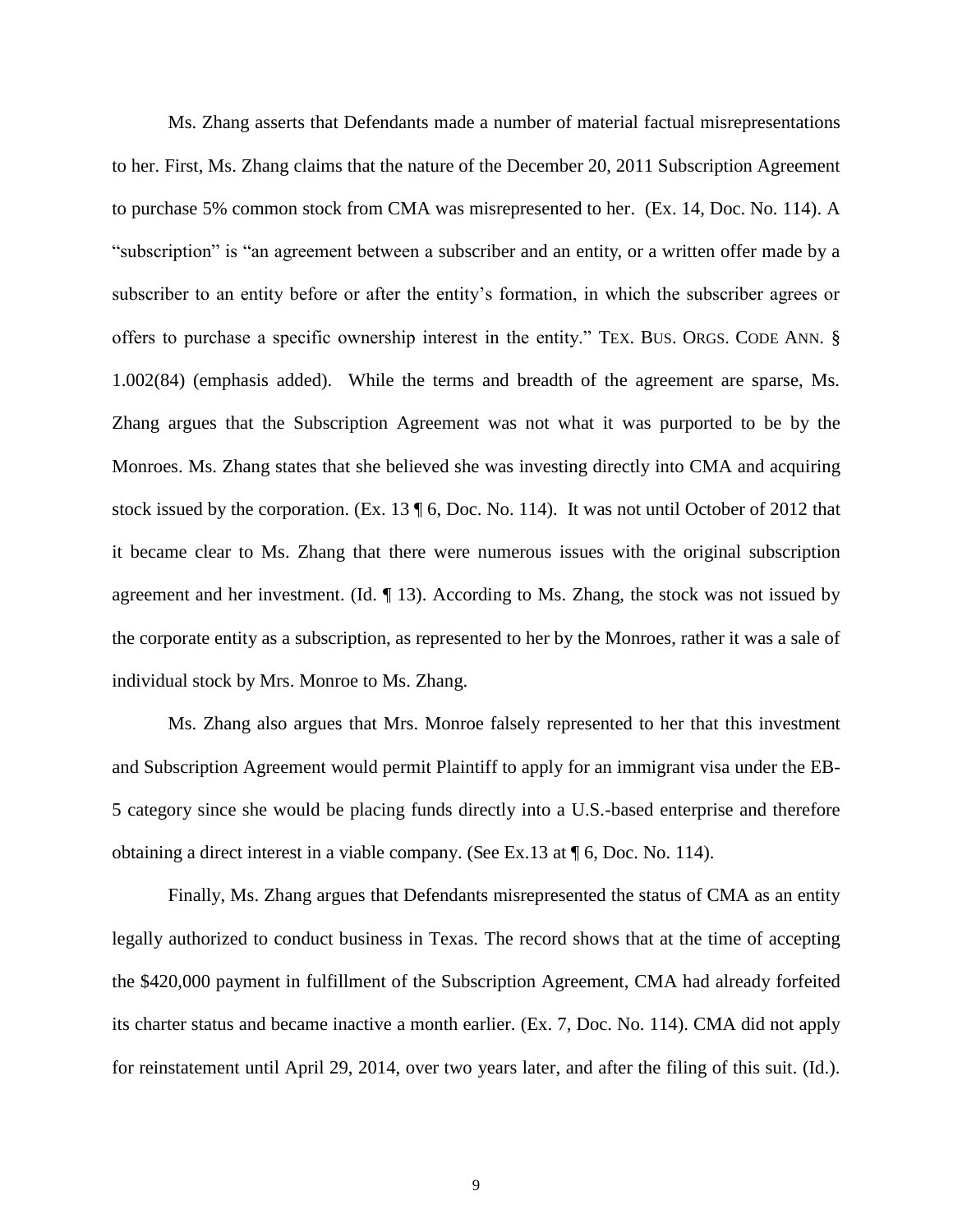Ms. Zhang maintains that at the time, she "did not know that Monroe was merely accepting the funds on her own behalf" and that had she known CMA was not an active corporation she "would have refused to execute the check and pay the funds." (Ex.13 at ¶ 11, Doc. No. 114).

The Court finds that Ms. Zhang has put forth sufficient evidence that Defendants made a factual misrepresentation as to the true nature of the Subscription Agreement and the ability of CMA to accept payment pursuant to the agreement. However, the summary judgment record is insufficient to show that Defendants misrepresented Ms. Zhang's immigration prospects. The Court does not discount that Ms. Zhang invested in CMA to facilitate immigration, but that alone does not support the allegation that the Monroes fraudulently misrepresented this fact.

As to the third element, a defendant makes a misrepresentation "knowingly" when the defendant is aware of its falsity or understands it is false. Landers v. Aurora Loan Servs., 434 S.W.3d 291, 293-94 (Tex.App. – Texarkana 2014, no pet.). The Texas Supreme Court has held that "[a] person is charged with constructive notice of the actual knowledge that could have been acquired by examining public records." Mooney v. Harlin, 622 S.W.83, 85 (Tex. 1981). Constructive notice creates an irrebuttable presumption of actual notice. Id. A representation is made "recklessly" when a defendant makes it without any knowledge of its truth and makes it as a positive assertion of fact. Johnson & Higgins v. Kenneco Energy, Inc., 962 S.W.2d 507, 527 (Tex. 1998). In other words, a defendant makes a representation recklessly when it knows it does not have sufficient information or basis to support the representation, or when the defendant realizes it does not know whether the representation is true. Id. at 527. Direct or circumstantial evidence may be used to prove the defendant made the statements with or without knowledge of its truth. Id. at 526.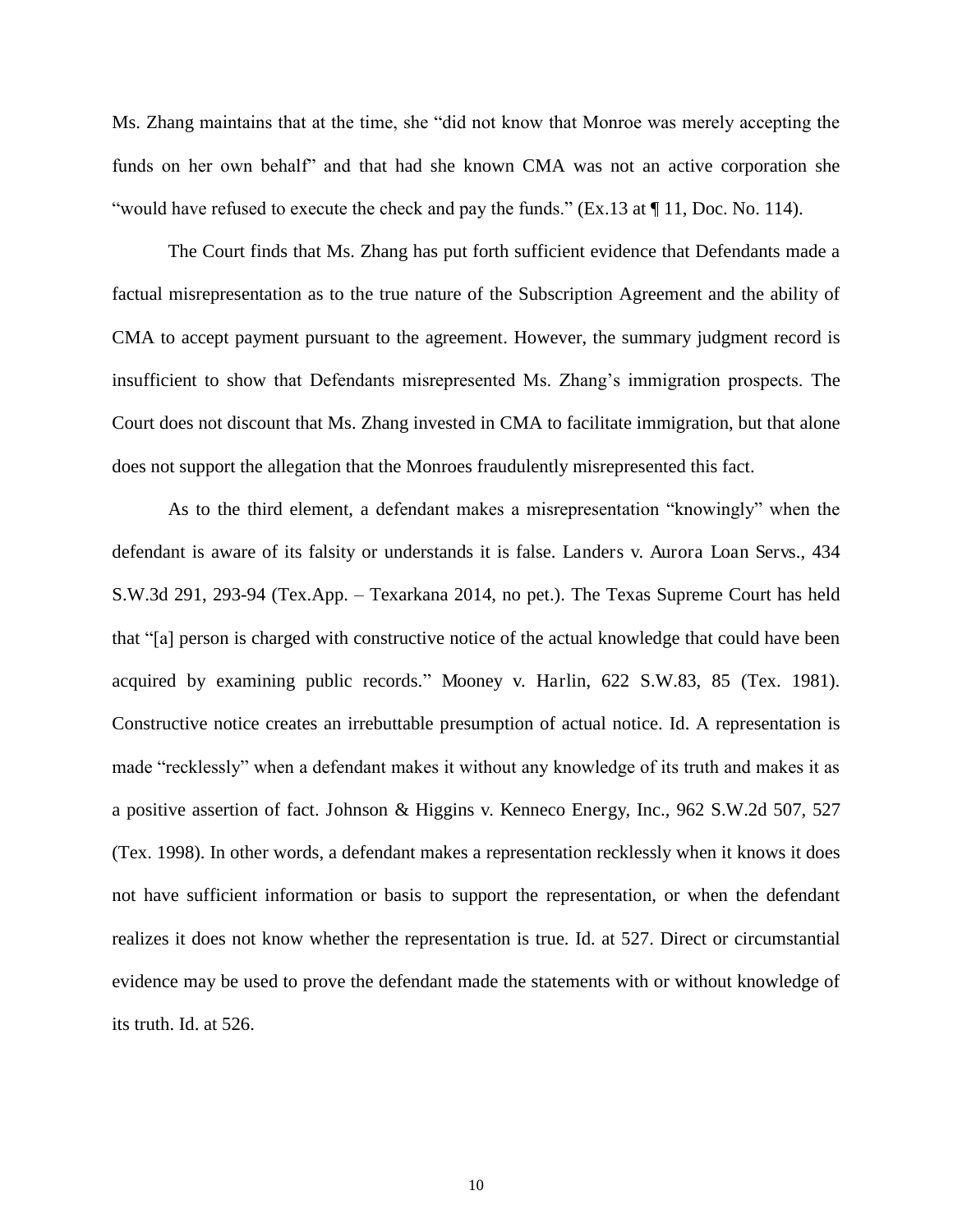In their response, Defendants do not deny or refute Ms. Zhang's allegations of misrepresenting the individual stock transfer as a Subscription Agreement. Furthermore, the evidence is uncontroverted that CMA had forfeited its charter to conduct business in the State of Texas at the time of accepting payment from Ms. Zhang in fulfillment of the Subscription Agreement.

As a corporate entity, CMA had constructive notice of actual knowledge that it was not authorized to transact business in Texas at the time of accepting payment from Ms. Zhang as a result of forfeiting its charter status. Likewise, as officers and registered agents of the corporation, the Monroes also held constructive notice of actual knowledge of CMA's status as a business entity, as this knowledge is readily acquirable through examination of public records. The Defendants therefore had actual knowledge of the falsity of the representations made to Ms. Zhang about the Subscription Agreement and the payment made in fulfillment of the agreement.

Ms. Zhang also satisfies the fourth element of her fraud claim that (1) the defendant intended for the plaintiff to act in reliance on the presentation or had reason to expect that the plaintiff would do so and (2) the plaintiff incurred pecuniary loss in the type of transaction in which the defendant intended or had reason to expect that the plaintiff's conduct would be influenced. Exxon Corp. v. Emerald Oil & Gas Co., 348 S.W.3d 194, 218-19 (Tex. 2011).

Ms. Zhang has established that Defendants intended for her or had reason to expect that she would rely on their representations as to the nature of the Subscription Agreement and the charter status of CMA. The parties do not dispute that Ms. Zhang intended to invest in CMA for the purposes of immigrating to the United States under the EB-5 Immigrant Investor Program. (See Defs.' Resp. Doc. No. 116) ("Plaintiff, Zhang fully understood that the investment has no guaranty of any profit/return or the investment must be at high risk according to US Immigration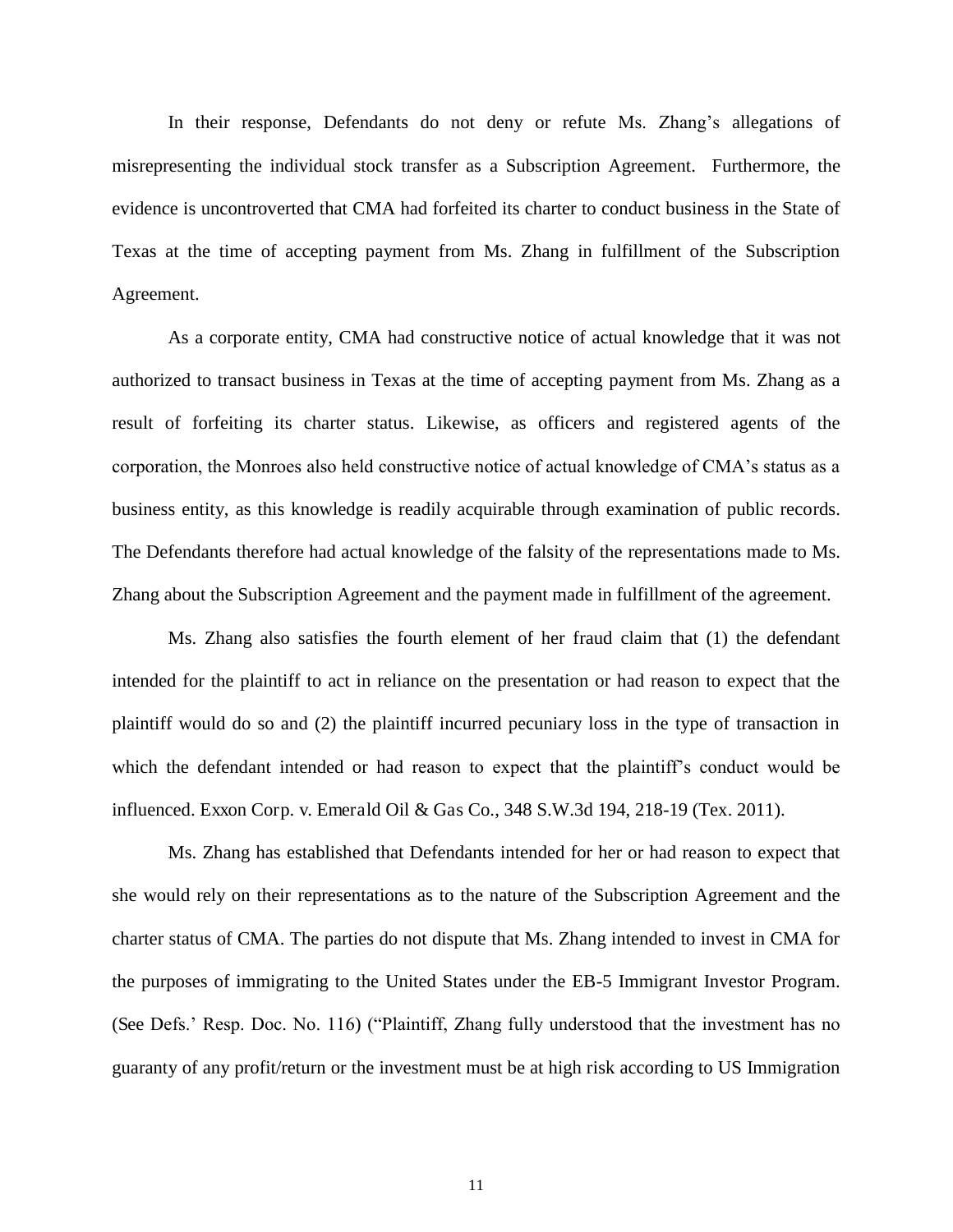program for Foreigner's investment into U.S. companies."). Defendants had reason to expect Ms. Zhang would rely on their representations about her investment in CMA because it directly affected her immigration prospects. Ms. Zhang also incurred pecuniary loss in the type of transaction which Defendants intended Plaintiff's conducted would be influenced by, i.e., Ms. Zhang invested \$500,000 pursuant to the Subscription Agreement.

Fifth, the summary judgment shows that Ms. Zhang relied and acted upon the misrepresentations made to her. Ms. Zhang states that if she "had known that CMA was not an active corporation, [she] would have refused to execute the check and pay the funds." (Ex. 13, Doc. No. 114). Ms. Zhang further states that she believed she was obtaining a direct interest in a viable company when she signed the Subscription Agreement on December 20, 2011. (Id.) See Schwartz v. Pinnacle Comms., 944 S.W.2d 427, 435 (Tex. App. – Houston [14th Dist.] 1997, no writ) (where plaintiff's testimony that he decided to make an investment based on representations the defendant made about the creditworthiness of the company showed plaintiff's actual reliance).

Defendants aver that Ms. Zhang had performed intensive due diligence before making the investment. However, a plaintiff does not normally have a duty to use due diligence to discover whether the representation is fraudulent, Koral Indus v. Security-Conn. Life Ins., 802 S.W.2d 650, 651 (Tex. 1990), unless it knows of facts that would lead a reasonably prudent person to investigate, Arroyo Shrimp Farm, Inc. v. Hung Shrimp Farm, Inc., 927 S.W.2d 146, 153-54 (Tex. App. – Corpus Christi 1996, no writ). Here, Ms. Zhang did not know of any facts that would have led a reasonably prudent person to believe that CMA was going to lose its charter status two months after entering into the Subscription Agreement, and that despite losing its status, would still conduct business and accept payment from Ms. Zhang.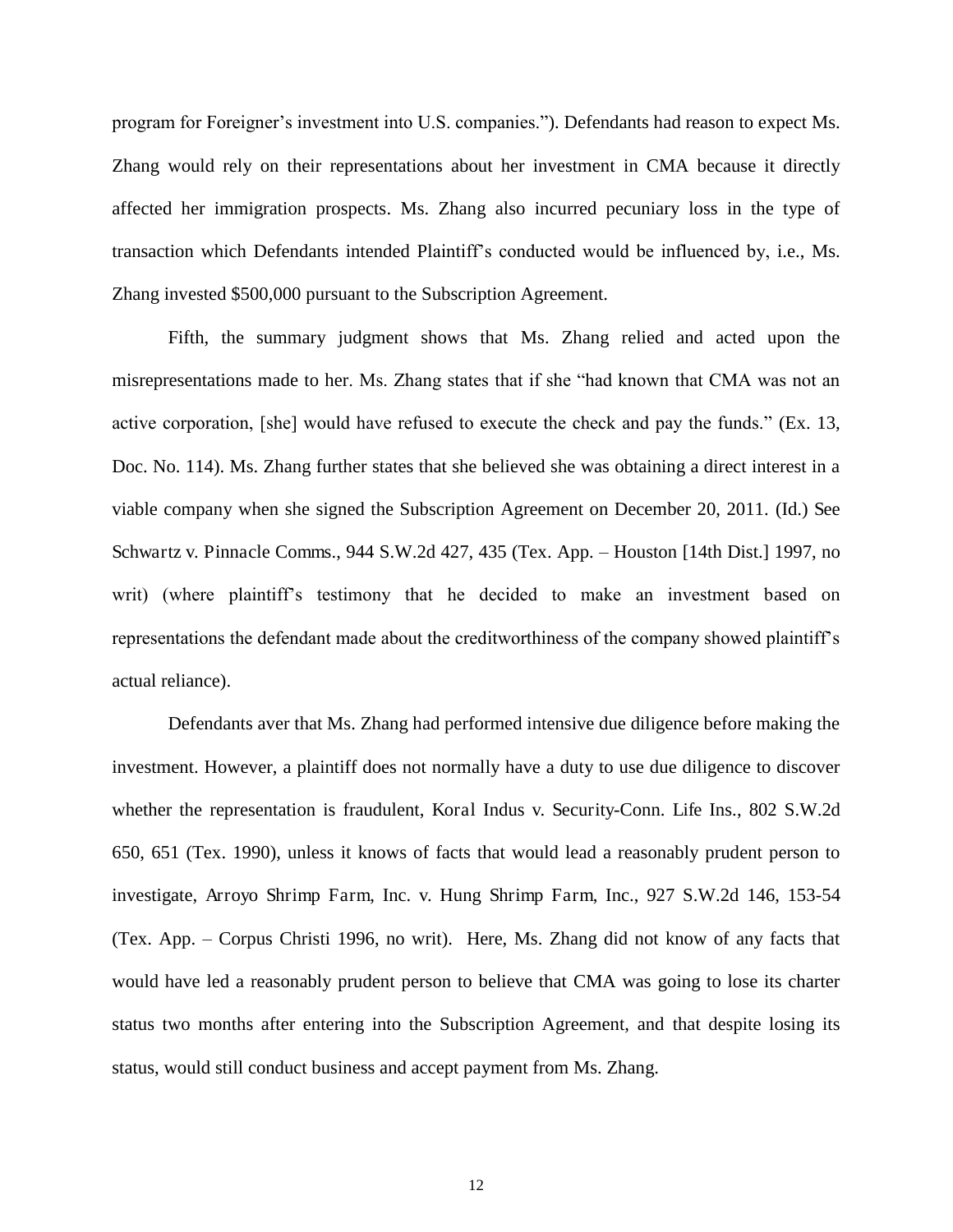Lastly, as a result of Ms. Zhang's reliance on Defendants' representations, Ms. Zhang has suffered damages of \$500,000 from her investment in CMA. Defendants do not dispute that CMA and Mrs. Monroe signed a document memorializing that Ms. Zhang paid \$500,000 pursuant to the Subscription Agreement. (See Defs.' Answer, Doc. No. 3 at ¶ 28; Defs.' Resp., Doc. No. 116).

Ms. Zhang has provided uncontroverted summary judgment evidence to support each element of her fraudulent misrepresentation claim. Defendants fraudulently misrepresented to her the true nature of the Subscription Agreement and the legal status of CMA to conduct business in Texas with the intention that Ms. Zhang would act upon such representations.

Though Defendants are pro se, as the non-moving party they still bear the burden to present affirmative evidence setting forth specific facts showing the existence of a genuine issue for trial once a plaintiff has made a proper motion. Defendants neither refute nor deny any of Ms. Zhang's claims of fraudulent misrepresentation, thereby failing to establish a genuine issue of material fact. As summary judgment is mandated if the nonmovant fails to make a showing sufficient to establish the existence of an element essential to their case on which they bear the burden of proof at trial, [Nebraska v. Wyoming, 507 U.S. 584, 590](https://1.next.westlaw.com/Link/Document/FullText?findType=Y&serNum=1993088138&pubNum=0000708&originatingDoc=I8e4d4cc3950211e2a555d241dae65084&refType=RP&originationContext=document&transitionType=DocumentItem&contextData=(sc.Search)) (1993), the Court **GRANTS**  Plaintiff's Motion for Summary Judgment as to her claim of common-law fraud (fraudulent misrepresentation). See also [Celotex Corp., 477 U.S. at 322.](https://1.next.westlaw.com/Link/Document/FullText?findType=Y&serNum=1986132677&pubNum=780&originatingDoc=I8e4d4cc3950211e2a555d241dae65084&refType=RP&fi=co_pp_sp_780_322&originationContext=document&transitionType=DocumentItem&contextData=(sc.Search)#co_pp_sp_780_322)

#### **C. Negligent Misrepresentations**

Ms. Zhang's negligent misrepresentation claims arise out of the same set of facts and misrepresentations addressed above. Though these statements more properly align with a claim of fraudulent misrepresentation, out of an abundance of caution, the Court considers Ms. Zhang's claims under the lens of negligent misrepresentation, and finds that even if Ms. Zhang did not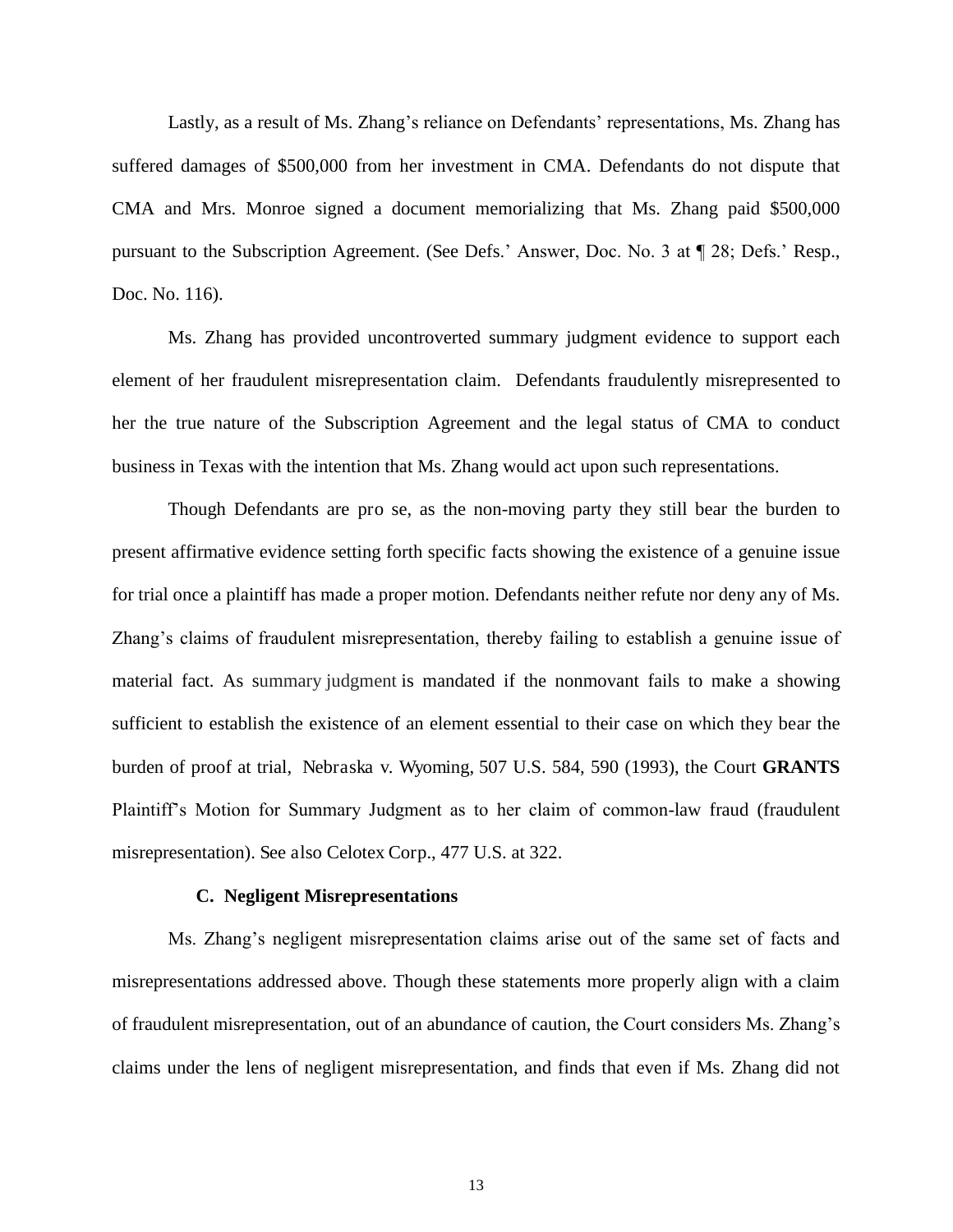prevail in establishing fraud, Defendants would at the least still be liable for negligent misrepresentation.

To establish a cause of action for negligent misrepresentation, a plaintiff must prove the following elements: (1) the representation was made in the course of defendant's business, (2) false information was supplied for the guidance of others in their business, (3) Defendants did not exercise reasonable care or competence in obtaining or communicating the information, and (4) Plaintiff suffered pecuniary loss by justifiably relying on the representation. See [Gen. Elec.](https://1.next.westlaw.com/Link/Document/FullText?findType=Y&serNum=2006876071&pubNum=0000506&originatingDoc=I8e4d4cc3950211e2a555d241dae65084&refType=RP&fi=co_pp_sp_506_396&originationContext=document&transitionType=DocumentItem&contextData=(sc.Search)#co_pp_sp_506_396)  [Capital Corp. v. Posey, 415 F.3d 391, 396](https://1.next.westlaw.com/Link/Document/FullText?findType=Y&serNum=2006876071&pubNum=0000506&originatingDoc=I8e4d4cc3950211e2a555d241dae65084&refType=RP&fi=co_pp_sp_506_396&originationContext=document&transitionType=DocumentItem&contextData=(sc.Search)#co_pp_sp_506_396)–97 (5th Cir.2005); [First Nat'l Bank of Durant v.](https://1.next.westlaw.com/Link/Document/FullText?findType=Y&serNum=1998115717&pubNum=0000506&originatingDoc=I8e4d4cc3950211e2a555d241dae65084&refType=RP&fi=co_pp_sp_506_809&originationContext=document&transitionType=DocumentItem&contextData=(sc.Search)#co_pp_sp_506_809)  [Trans Terra Corp. Int'l, 142 F.3d 802, 809 \(5th Cir.1999\)](https://1.next.westlaw.com/Link/Document/FullText?findType=Y&serNum=1998115717&pubNum=0000506&originatingDoc=I8e4d4cc3950211e2a555d241dae65084&refType=RP&fi=co_pp_sp_506_809&originationContext=document&transitionType=DocumentItem&contextData=(sc.Search)#co_pp_sp_506_809) (citing [Fed. Land Bank Ass'n of Tyler](https://1.next.westlaw.com/Link/Document/FullText?findType=Y&serNum=1991197708&pubNum=0000713&originatingDoc=I8e4d4cc3950211e2a555d241dae65084&refType=RP&fi=co_pp_sp_713_442&originationContext=document&transitionType=DocumentItem&contextData=(sc.Search)#co_pp_sp_713_442)  [v. Sloane, 825 S.W.2d 439, 442 \(Tex.1991\)\)](https://1.next.westlaw.com/Link/Document/FullText?findType=Y&serNum=1991197708&pubNum=0000713&originatingDoc=I8e4d4cc3950211e2a555d241dae65084&refType=RP&fi=co_pp_sp_713_442&originationContext=document&transitionType=DocumentItem&contextData=(sc.Search)#co_pp_sp_713_442).

As to the first element, the summary judgment evidence clearly shows that the representations made by CMA and the Monroes to Ms. Zhang were made in the course of business, that is, to acquire Ms. Zhang's investment in CMA. Second, as the Court found above, the Defendants provided false information, namely the individual stock transfer presented as a subscription of stock and CMA's ability to conduct business in the State of Texas to Ms. Zhang, which she used to make her decision to invest in CMA. Third, Defendants failed to use reasonable care when they communicated this false information to Plaintiff. CMA and the Monroes, through constructive notice, had actual knowledge of CMA's inactive status as a business entity, and had constructive notice of the misleading nature of the Subscription Agreement. And fourth, Ms. Zhang suffered the loss of \$500,000 in purchasing stock from Mrs. Monroe by justifiably relying on the Defendants' representations.

Defendants again do not address the negligent misrepresentation claim in their response to Ms. Zhang's Motion. As Ms. Zhang has put forth sufficient summary judgment evidence to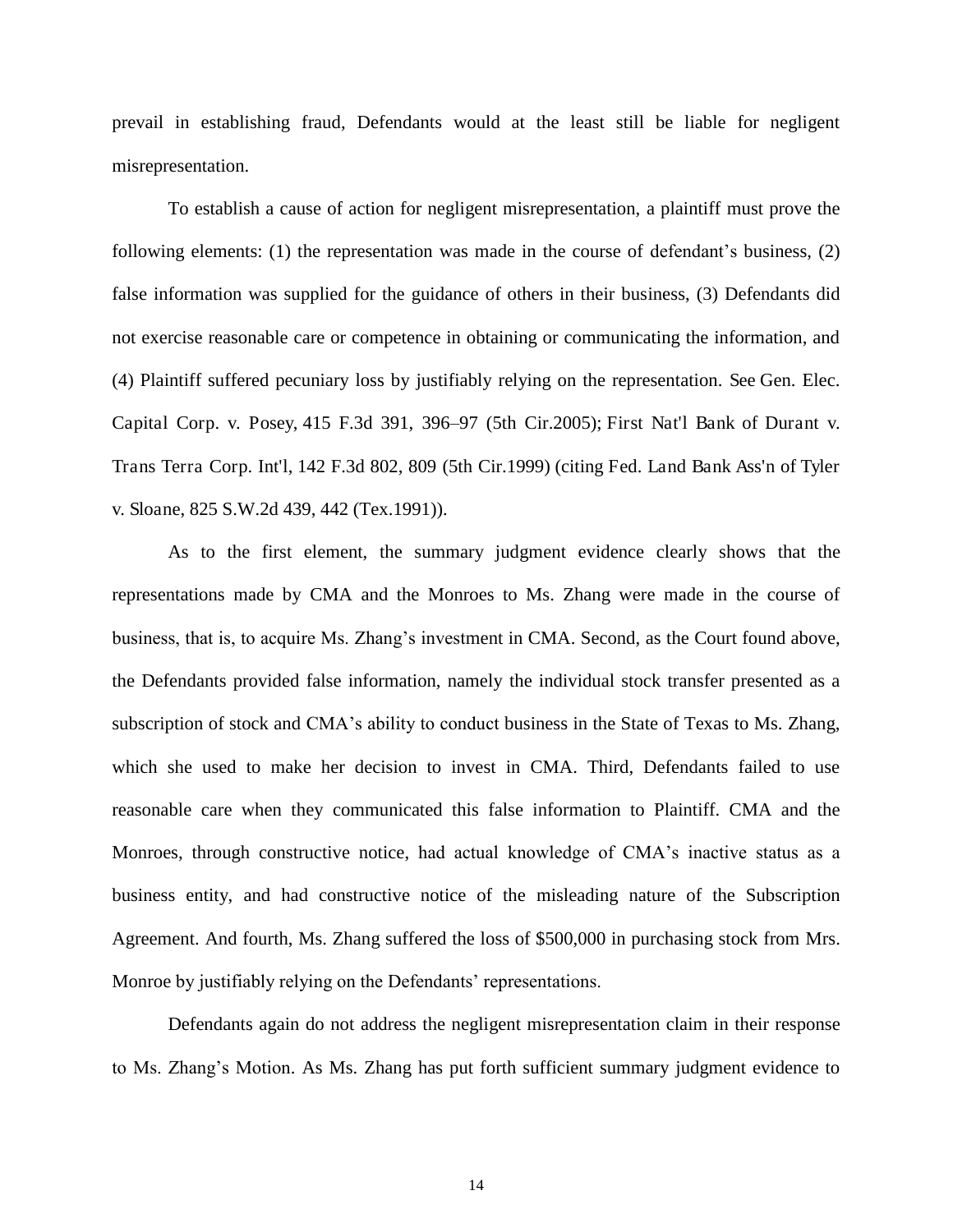support each element of her negligent misrepresentation claim, and as Defendants have failed to show the existence of a genuine issue of material fact as to any of the elements, the Court **GRANTS** Plaintiff's Motion as to this claim as well.

## **D. Statutory Fraud in Stock Transactions**

In addition to her common law claims, Ms. Zhang has brought forth a state statutory fraud claim against Defendants pursuant to Texas Business & Commerce Code § 27.01. This statute imposes civil liability for false representations of material facts that are relied on by a plaintiff in entering into a real estate or stock transaction. U.S. Quest Ltd. v. Kimmons, 228 F.3d 399, 406 (5th Cir. 2000).

"Fraud under this section consists of either a 'false representation of a past or existing material fact, when the false representation is' made to another person with the intent to induce that person to enter into the contract and that person relies on that representation, or 'a false promise to do an act, when that false promise is material' and made without the intention of completing it. Id. (citing TEX. BUS. & COMM. CODE ANN.  $\S 27.01(a)$ ). Therefore, "[t]he elements of statutory fraud in the sale of stock are substantially the same [as common law fraud] except that to recover actual damages, a plaintiff does not have to prove that the defendant knew a statement was false." *O'Hare* v. Graham, 455 Fed. App'x. 377, 380 (5th Cir. 2011) (citing Perenco Nigeria, Ltd. v. Ashland, Inc., 242 F.3d 299, 306 (5th Cir. 2011)) (interpreting TEX. BUS. & COMM. CODE ANN. § 27.01). Section 27.01(a) also applies only to situations where there is an actual conveyance of the stock, and not to situations where there is merely a breach of contract to convey stock. U.S. Quest Ltd., 228 F.3d 406. "This narrow reading of Section 27.01(a) is consistent with the Supreme Court of Texas' interpretation that the statute is penal in nature and thus must be strictly construed." Id.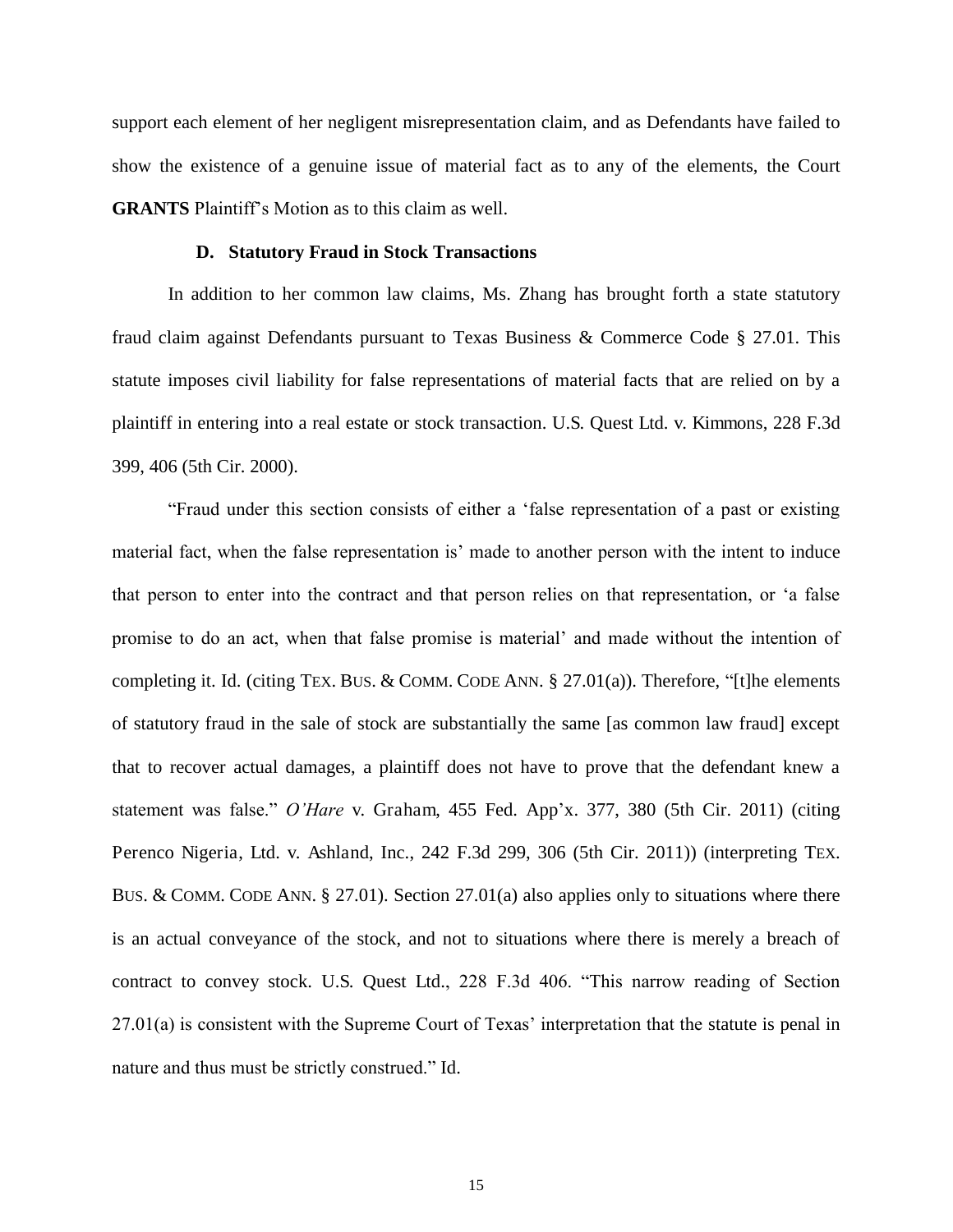First, Ms. Zhang argues that CMA and the Monroes made false representations of existing facts specifically when they entered into what they described as a "subscription agreement" to induce her into the stock transaction, knowing that Ms. Zhang was not actually acquiring shares from the corporation itself. (Doc. No. 114 at 29). Mrs. Monroe, purportedly acting on behalf of CMA, accepted Ms. Zhang's payment in fulfillment of the subscription agreement. The statutory fraud claim analysis as to false representations of a past or existing material fact is subsumed within the fraudulent misrepresentation analysis, having already found that Ms. Zhang established every element of the latter.

Ms. Zhang additionally argues that Defendants made false promises to act that were material to Ms. Zhang's decision to enter into the agreement, specifically that Defendants would obtain \$45 million in funding from Mr. Andrew Garner to buy mining equipment to make CMA operable. (Doc. No. 114 at 30). Though the parties do not dispute that the promise was never actualized, Ms. Zhang does not provide any summary judgment evidence that would support the allegation that Defendants did not intend to perform on the promise.

The Court finds that Ms. Zhang has proffered sufficient summary judgement evidence to establish statutory fraud as to the false representations regarding the true nature of the Subscription Agreement, and accordingly **GRANTS** Ms. Zhang's Motion as to this claim.

### **E. Piercing the Corporate Veil**

Ms. Zhang seeks to pierce CMA's corporate veil and impose vicarious liability upon the Monroes. The corporate veil usually protects parent companies, shareholders, officers, directors, and affiliates from personal liability for corporate obligations, whether arising from contract or tort. See Castleberry v. Branscum, 721 S.W.2d 270, 271 (Tex. 1986); TEX. BUS. ORGS. CODE § 21.233(a). Under Texas law, "there are three broad categories in which a court may pierce the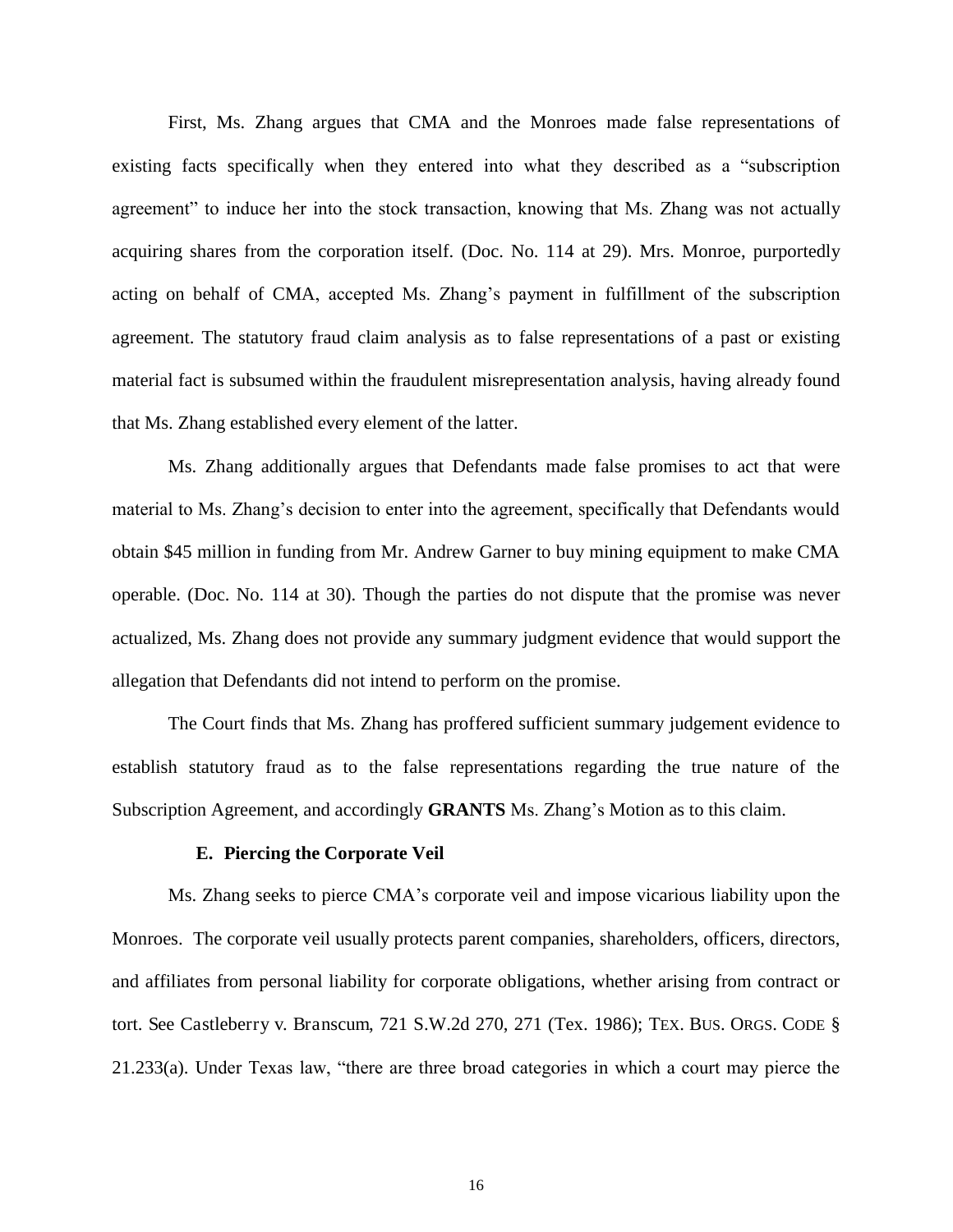corporate veil: (1) the corporation is the alter ego of its owners and/or shareholders; (2) the corporation is used for illegal purposes; and (3) the corporation is used as a sham to perpetuate fraud. Rimade Ltd. v. Hubbard Enterprises, Inc., 388 F.3d 138, 143 (5th Cir. 2004).

Whether a case arises out of a tort or a contract dispute determines whether a plaintiff must establish actual fraud or constructive fraud to impose vicarious liability. Tort claimants and contract creditors must only show constructive fraud for purposes of piercing the corporate veil. Spring Street Partners-IV, L.P. v. Lam, 730 F.3d 427, 443 (5th Cir. 2013). Under the doctrine of constructive fraud, "[n]either fraud nor an intent to defraud need be shown as a prerequisite to disregarding the corporate entity; it is sufficient if recognizing the separate corporate existence would bring about an inequitable result." Castleberry, 721 S.W.2d at 272-73 (alteration in original) (citations omitted). "Examples [of an inequitable result] are when the corporate structure has been abused to perpetrate a fraud, evading an existing obligation, achieve or perpetrate a monopoly, circumvent a statute, protect a crime, or justify wrong." SSP Partners v. Gladstrong Invs. (USA) Corp., 275 S.W.3d 444, 451 (Tex. 2008).

Where a case arises out of a contractual dispute, the Texas Business Organizations Code sets forth additional requirements, and the veil may only be pierced where the defendant "caused the corporation to be used for the purpose of perpetrating and did perpetrate an actual fraud on the obligee primarily for the direct personal benefit of the holder, beneficial owner, subscriber, or affiliate." TEX. BUS. ORGS. CODE § 21.233(b) (emphasis added). "[I]n the context of piercing the corporate veil, actual fraud is not equivalent to the tort of fraud. Instead in that context, actual fraud involves 'dishonesty of purpose or intent to deceive'." Matter of Ritz, 832 F.3d 560 (5th Cir. 2016) (quoting Latham v. Burgher, 320 S.W.3d 602, 607 (Tex. App.—Dallas 2010, no pet.) (quoting Castleberry, 721 S.W.2d at 723). Courts may deduce fraudulent intent from all of the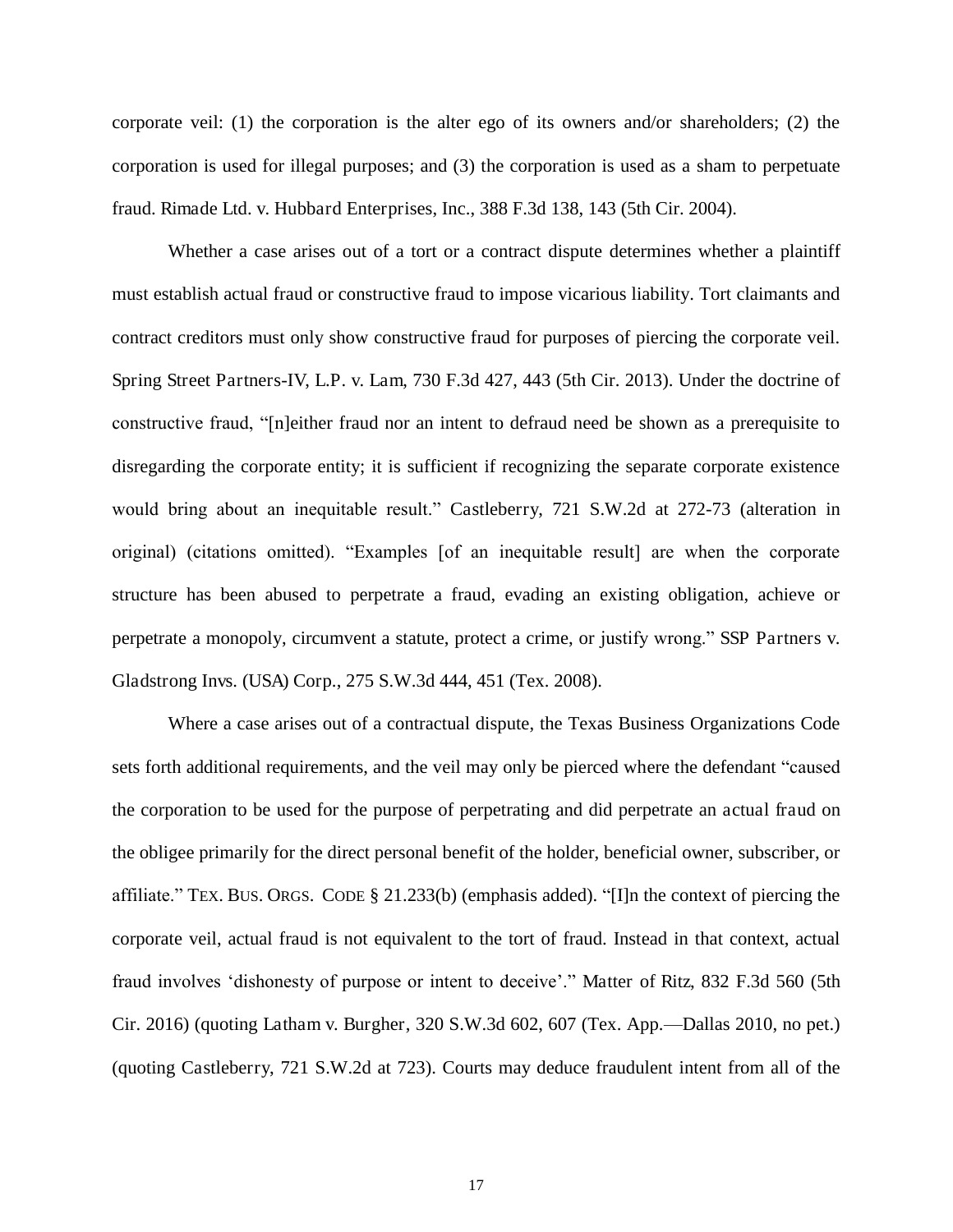facts and circumstances. Spring Street Partners-IV, L.P. v. Lam, 730 F.3d 427, 443 (5th Cir. 2013).

This Court need not determine whether the constructive or actual fraud standard applies because Ms. Zhang has already offered sufficient evidence to prove the higher burden of the two. Mrs. Monroe was the signatory to an agreement for an individual sale of stock which purported to be a subscription. Mrs. Monroe, while acting on behalf of CMA, personally accepted a payment of \$420,000 from Ms. Zhang, even though CMA had lost its charter to conduct business a month earlier. Mrs. Monroe accepted a wire transfer of \$80,000 directly into her individual account. Moreover, Ms. Zhang has presented evidence that she was led to believe Mr. Garner would invest \$45 million into CMA to make the company operable. The record further indicates that the Monroes would share or interchange officer positions within CMA, including the positions of CEO, President, and Secretary. (See Ex. 3, 5, 7, 9, 18). Mrs. Monroe also leased her mineral interests located near Grand Saline, Texas to CMA, which Mr. Monroe signed as President on behalf of CMA, directly pitting Mrs. Monroe's interests as a lessor against her interests as an officer of CMA.

In looking at the totality of the Monroe's actions, it is clear that not only is CMA so inextricably linked to Mr. and Mrs. Monroe that a separation between the three has ceased to exist, but Ms. Zhang has met her burden in establishing that the Monroes used CMA to perpetuate actual fraud. The Monroes directly and personally benefitted from the approximate \$80,000 wired to Mrs. Monroe and for the \$420,000 check made out to Mrs. Monroe. The Court therefore finds that CMA's corporate veil should pierced on the basis that the Monroes perpetrated fraud through CMA, and that the Monroes should be subjected to individual liability for acts committed on behalf of CMA.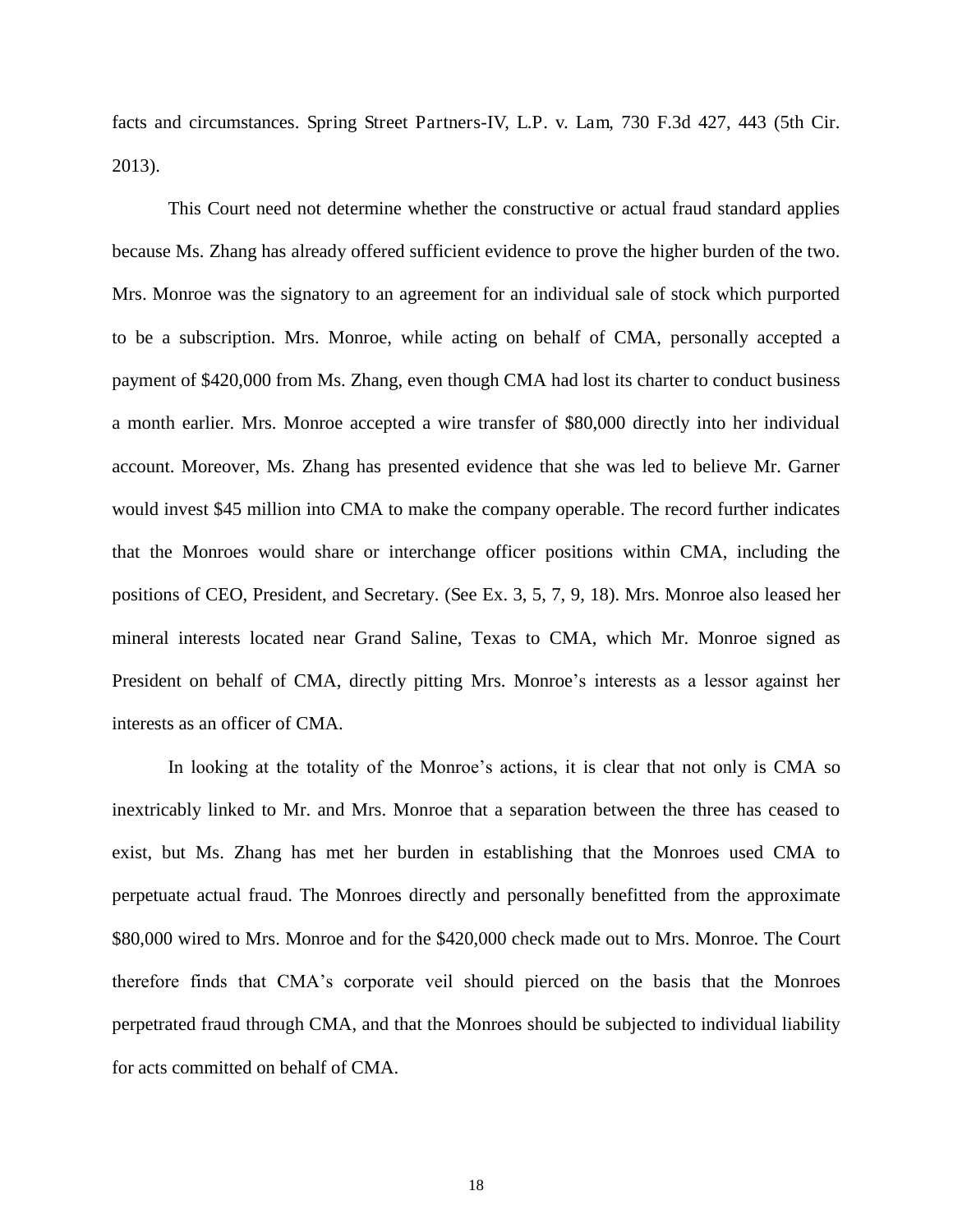## **F. Individual Liability for CMA's Debts under § 171.255 of the Texas Tax Code**

Ms. Zhang also seeks to hold the Monroes individually liable for the Convertible Notes

Agreement pursuant to § 171.255 of the Texas Tax Code. This section holds in relevant part that:

If the corporate privileges of a corporation are forfeited for the failure to file a report or pay a tax or penalty, each director or officer of the corporation is liable for each debt of the corporation that is created or incurred in this state after the date on which the report, tax, or penalty is due and before the corporate privileges are revived.

TEX. TAX. CODE ANN. § 171.255(a). The Monroes both functioned as officers or directors of Central Mining America between 2005 and 2014. (See Exs. 3, 5, 7, 9, 18, Doc. No. 114). On February 10, 2012, CMA lost its corporate charter for "failure to file a franchise tax return and/or pay state franchise tax," and remained inactive until 2014. (Ex. 7, Doc. No. 114). Ms. Zhang alleges that Mrs. Monroe, acting as an officer of CMA, entered into the Convertible Notes Agreement as a debt obligation on October 30, 2012, more than eight months after CMA lost its charter status. (See Ex. 19, Doc. No. 114).

Ms. Zhang argues that the Monroes, as directors and officers of CMA, became individually liable for defaulting on the convertible note because they entered into the agreement while CMA's charter was inactive. (Doc. No. 114 at 33). Ms. Zhang avers that the Monroes are individually liable for the debt of \$500,000 plus an interest of 30% compounded annually for a period of three years.

Not only have Defendants raised a genuine issue of material fact as to the validity of the Convertible Notes Agreement, see supra Part III.A., which would preclude the Court from ruling on this issue at this time, but the Court need not even reach a decision on this issue, as it has already found that the Monroes should be held individually liable for the acts committed by CMA on other grounds.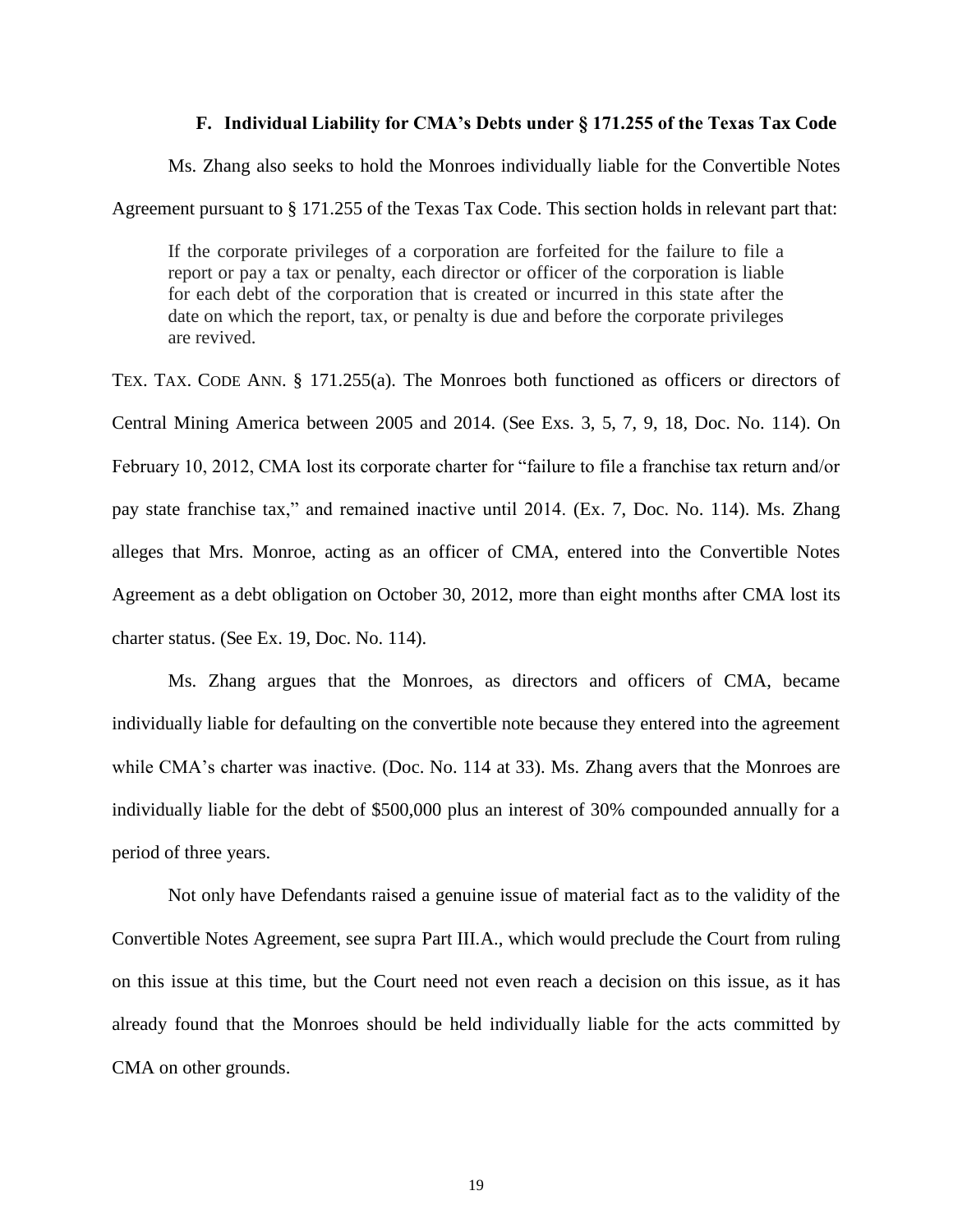### **G. Pro Se Corporate Defendants**

Finally, Ms. Zhang argues that summary judgment should be granted against CMA as to all claims because CMA is unrepresented by counsel. Courts have uniformly held that a person who has not been admitted to the practice of law may not represent anybody other than himself in federal court. Blount v. Maness, 1:14-CV-297, 2015 WL 5719851(E.D. Tex. 2015). However, this Court has previously ruled in an Order and Advisory that it would be neither fair nor efficient to grant default judgment in Plaintiff's claims against CMA while at the same time piercing the corporate veil to hold the Monroes vicariously liable for any acts and judgment against CMA. Where Ms. Zhang has essentially asserted that the Monroes are one and the same as CMA, and the Court has agreed to hold the Monroes individually liable for the acts of CMA, it would not be improper to allow the Monroes to proceed in representing CMA.

#### **H. Defendants' Counterclaims**

In their response to Ms. Zhang's Motion, Defendants seemingly assert two counterclaims. First, Defendants claims that the 5% share in CMA is valued at \$780,000, not \$500,000 and that Ms. Zhang owes Mrs. Monroe a balance of \$280,000. (See Doc. No. 116). Second, Defendants claim that Ms. Zhang's alleged fraudulent conduct in forging the Convertible Notes Agreement has caused extensive damage to CMA and its associates, and seek damages in the estimate of \$8 million. (Id.). The Court denies Defendants' claims as unsupported by any evidence and untimely, as these allegations are being raised for the first time in their response to Plaintiff's summary judgment motion. To the effect Defendants seek judgment on any other counterclaims or causes of action, the Court denies these as well.